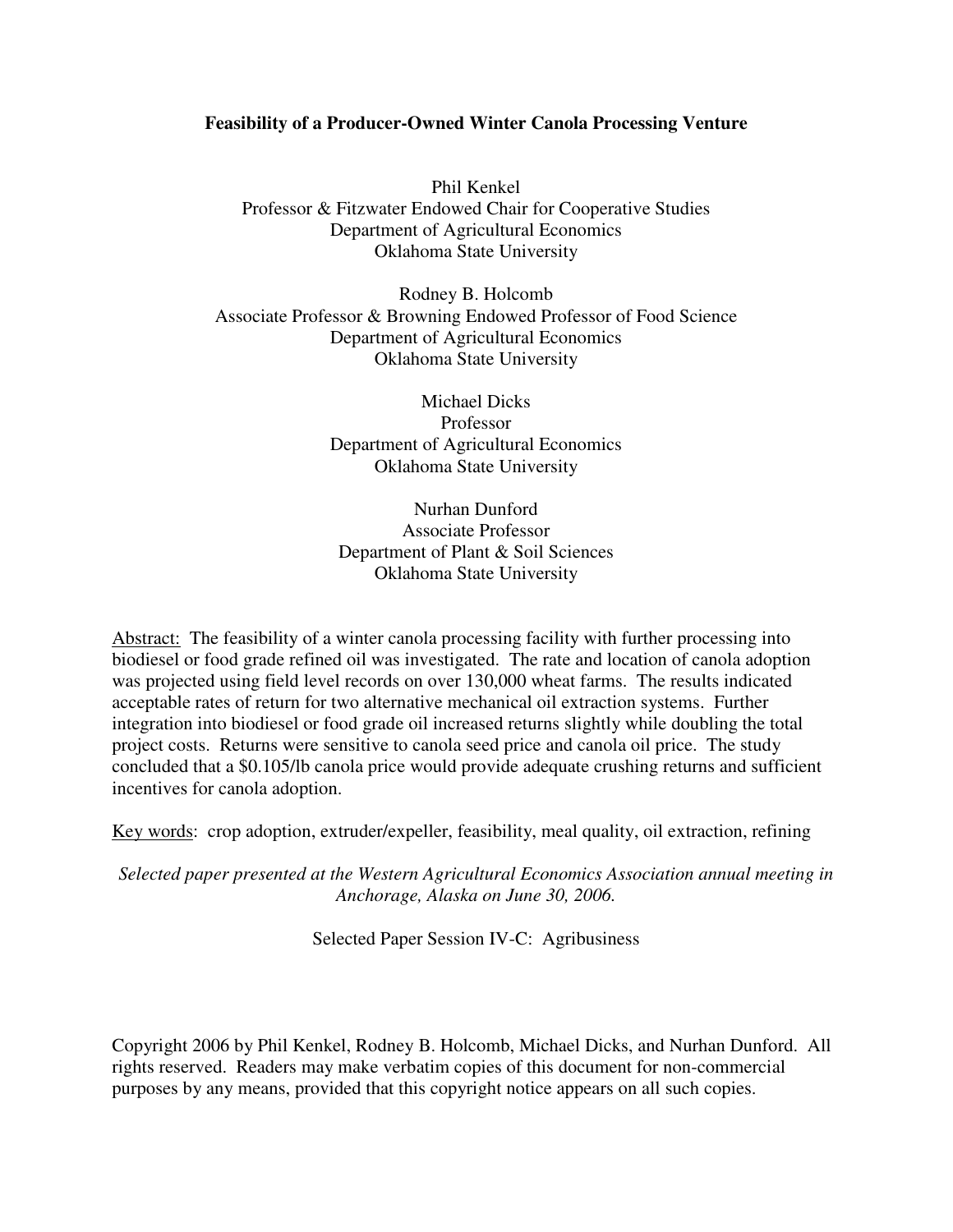# **FEASIBILITY OF A PRODUCER-OWNED WINTER CANOLA PROCESSING VENTURE**

## **Background**

Each year over 6 million acres of hard red winter wheat is planted in Oklahoma, making it the state's major cash crop. Oklahoma's typical precipitation pattern favors the production of winter crops. However, returns to wheat production have been stagnant. Additionally, the continuous wheat cropping system has led to disease and weed pressures. The combination of agronomical and economic concerns with continuous winter wheat has led to interest in winter canola as a rotational crop.

Winter canola production has a number of advantages for Southern Plains wheat producers. The growth cycle matches the region's traditional precipitation patterns. Canola is a broadleaf while wheat is a grassy plant, a distinction that allows producers to economically control both grassy and broadleaf weeds on canola/wheat rotation acres. Herbicide resistant varieties of canola are also available, providing more options for problem weeds. A canola/wheat rotation can also break insect and disease cycles, and the deep tap roots of canola tend to break up the hardpan in wheat fields. For these reasons, agronomists expect a 5-10% increase in wheat yields following canola. Even ignoring the synergist effects, winter canola production appears to offer higher returns (relative to winter wheat) and canola prices are uncorrelated with wheat prices.

Oklahoma canola production has increased from a few thousand acres in 2004 to over 50,000 acres planted for the 2006 harvest season. The absence of processing facilities is a major impediment to widespread canola adoption. The majority of Oklahoma canola is currently transported to North Dakota for processing, with transportation costs eroding almost 30% of the value. This situation led a group of producers to investigate a producer-owned canola processing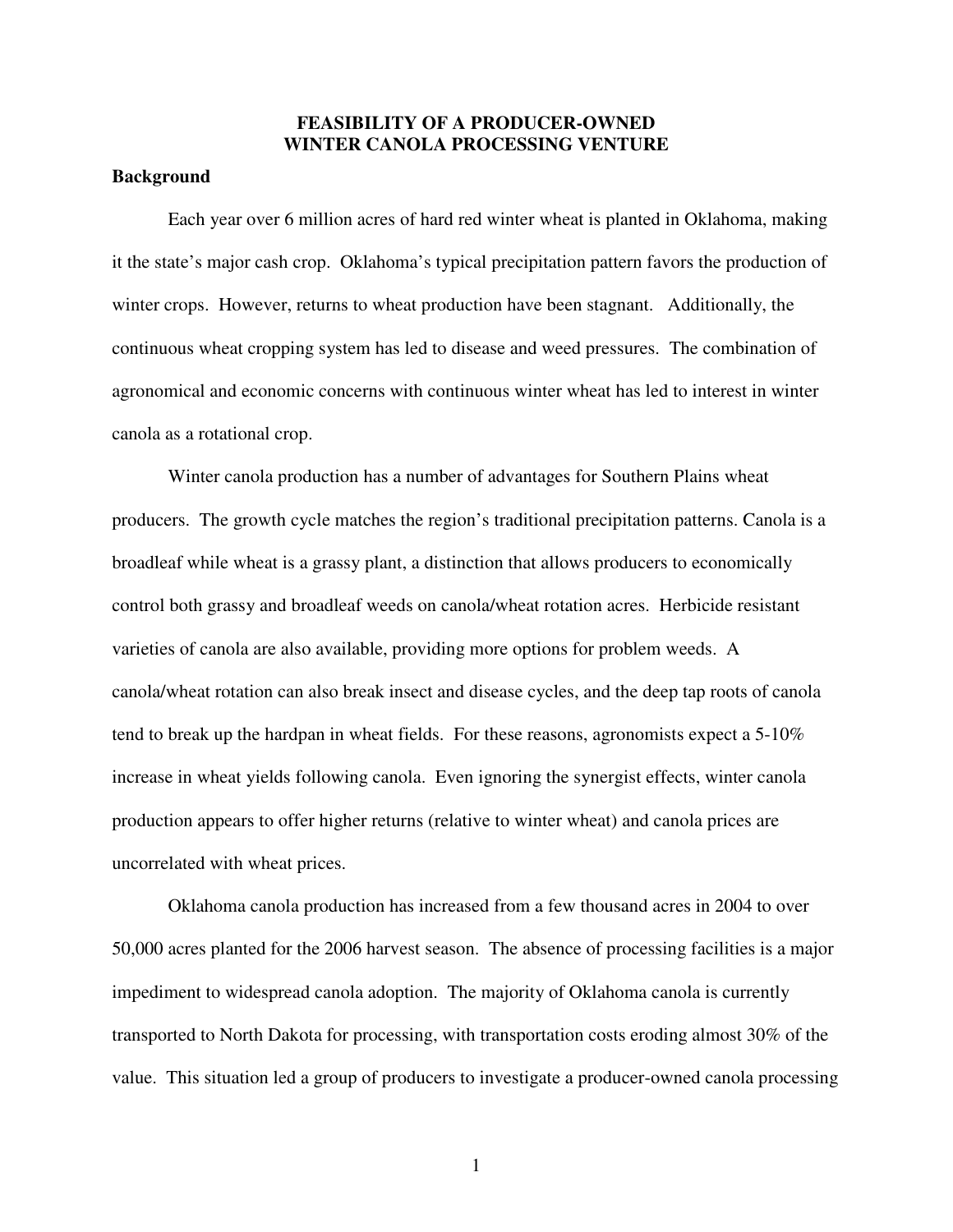venture which would purchase canola seed from the participating producers, and add value by extracting the oil component of the crop and marketing oil and meal feed. A multi-disciplinary team at Oklahoma State University was asked to assist in assessing the feasibility of a producerowned canola-processing venture. Because of the "chicken and egg" nature of canola production and processing, this assessment involved unique challenges.

## **Study Design**

Investigating the feasibility of canola processing involved several complications. In addition to the market, investment, and production issues typically considered in a feasibility assessment, investigating canola processing feasibility necessitated forecasting the adoption process of winter canola. Projections on canola adoption help to determine the optimal plant size and location and to forecast the adequacy of raw material supply during the initial years. Alternative technologies, including solvent-based (hexane) extraction and mechanical extraction systems including expellers and extruder-expeller systems, were considered along with further processing alternatives, i.e. refining food grade oil or producing biodiesel.

## **Objectives**

The overall objective was to assess the feasibility of a producer-owned winter canola processing facility, with and without further processing into food grade refined oil or biodiesel . Specific objectives were to:

- Project the rate and location of Oklahoma canola adoption and the minimum price level required to stimulate adoption;
- Identify alternative processing technologies and their technical and economic efficiencies;
- Estimate capital and operating costs for oil extraction, refining and biodiesel production;
- Determine the market potential for raw and refined oil, biodiesel and meal feeds; and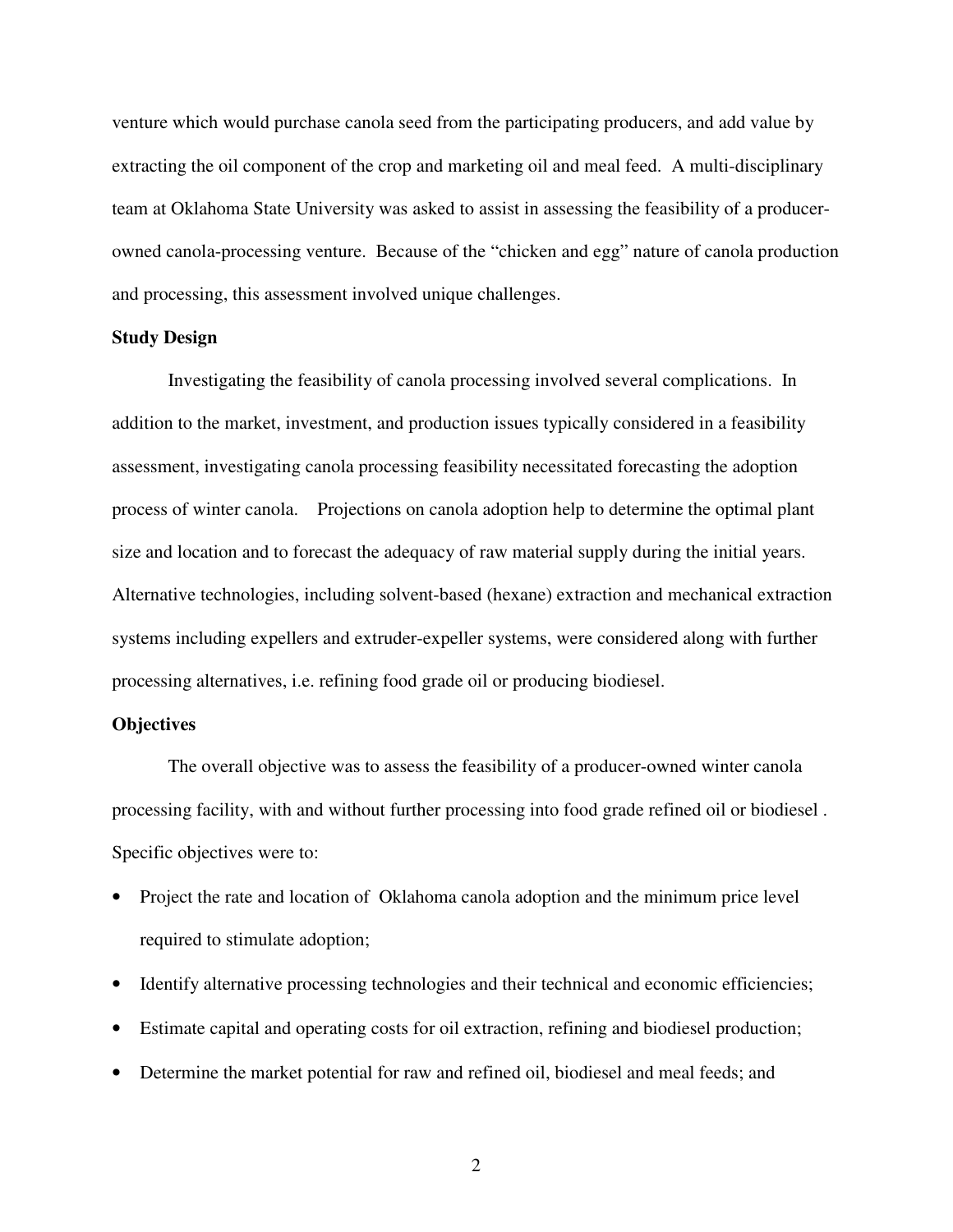• Project the return on investment and capital requirements of a producer-owned winter canola processing venture and sensitivity to various risk factors.

#### **Raw Material Supply**

The viability of a canola processing venture obviously depends upon a reliable source of raw material. Raw material acquisition risks can be mitigated, to an extent, by organizing the processing business as a farmer-owned cooperative with delivery commitments. However, canola adoption is still an important issue since it impacts the availability of member investors. Because winter canola is envisioned as a rotational crop with winter wheat, projected canola production would be expected to be related to wheat acreage. Canola production could be estimated by assuming that some arbitrary percentage of wheat acres rotated into canola. However, a simplistic projection would ignore the economic factors, including canola price, which would influence producer's decisions to adopt a wheat/canola rotation. Canola price assumptions and the locations of canola production are key variables influencing the profitability of canola processing.

In order to more accurately project the location of potential canola acreage and identify the price level necessary for adoption, canola adoption was examined on a field-by-field basis. Yield and location information for over 130,000 individual wheat fields were obtained from USDA/FSA data for the 1995-2004 period. Field level costs of production and return estimates for both wheat and canola were calculated using USDA/ERS and Oklahoma State cost of production data. While farm level yield data on canola in Oklahoma is limited, a five year history of experiment station variety test yields is available. The variety test yield data was used to estimate the correlation between canola and wheat yields. The data indicated that, on a per-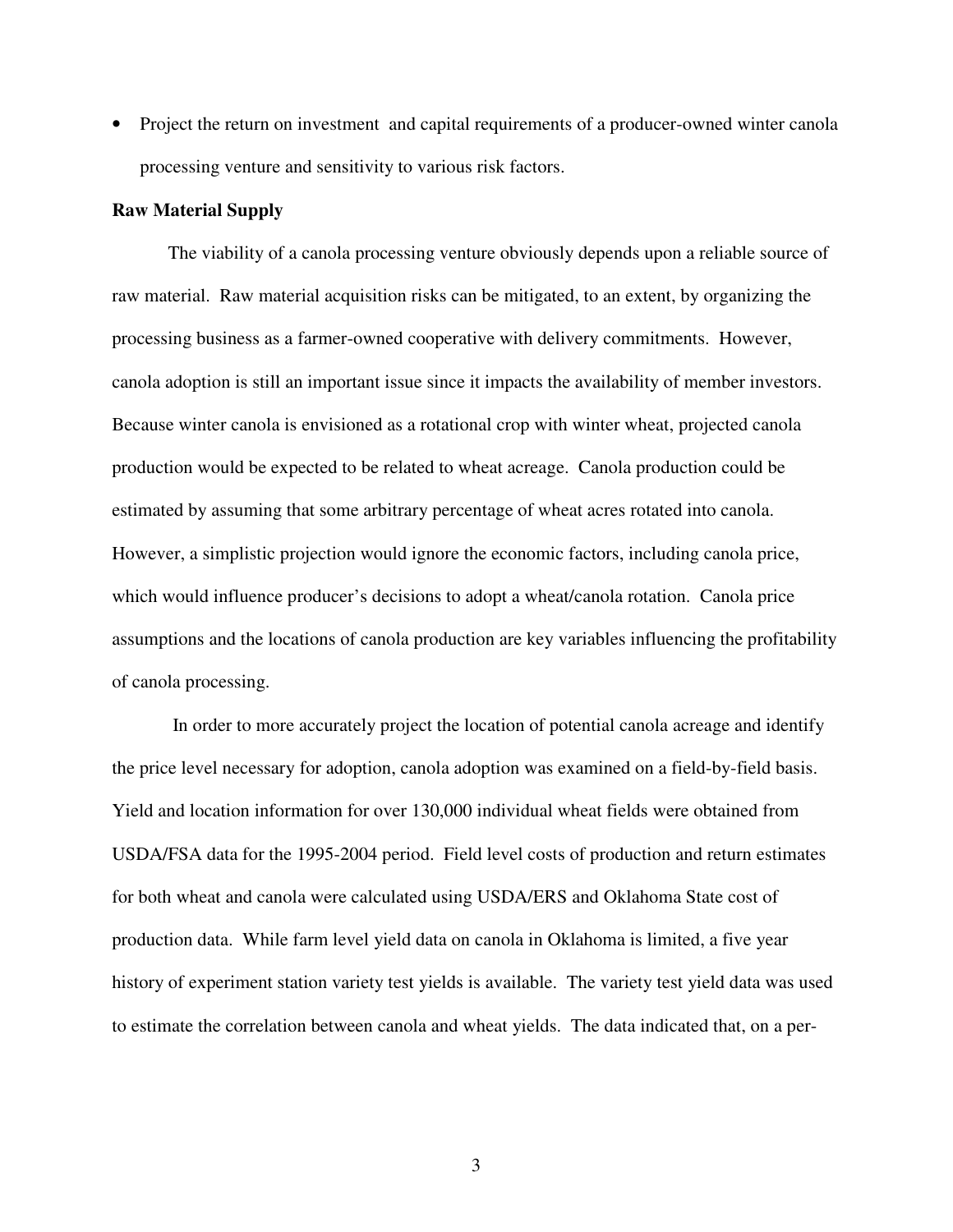pound basis, canola yielded approximately 85% that of winter wheat varieties grown in the same variety plot locations.

The field-by-field time series of actual wheat yield data was used to estimate a timeseries of canola yields for the same fields. The yield and cost of production information was used to forecast the relative profitability of wheat versus winter canola for each field and to forecast canola adoption at various canola prices. The analysis determined that at canola prices above \$0.095/lb the returns to a wheat/canola rotation exceeded the returns to continuous wheat on many fields. After identifying the fields where projected canola returns exceeded wheat returns it was necessary to project the time-path of canola adoption.

Historically, farmers have not immediately adopted new technologies or more profitable alternative crops. For example, the comprehensive adoption of hybrid corn required almost 14 years. More recently, herbicide resistant soybeans, often sited as an example of rapid adoption, achieved a 44% adoption rate three years after commercial introduction (Babbock, Duffy and Wisner). Oklahoma wheat producers will not immediately shift acreage to canola even if the returns from canola production exceed that of wheat. The time path of an acreage shift is an important consideration in determining whether the supply of canola will be sufficient to support a new processing operation.

The time path of canola adoption was modeled by adding a series of constraints to the model that selected which fields would adopt canola. The constraints did not allow more than 10% of the wheat acres belonging to a single producer to shift into canola production in a given year. The total shift of wheat acres for each producer was also limited to 50%, the level required for a total shift to wheat/canola rotation. This reflected the fact that producers were not expected to adopt continuous canola. The model also did not allow more than 10% of the wheat acreage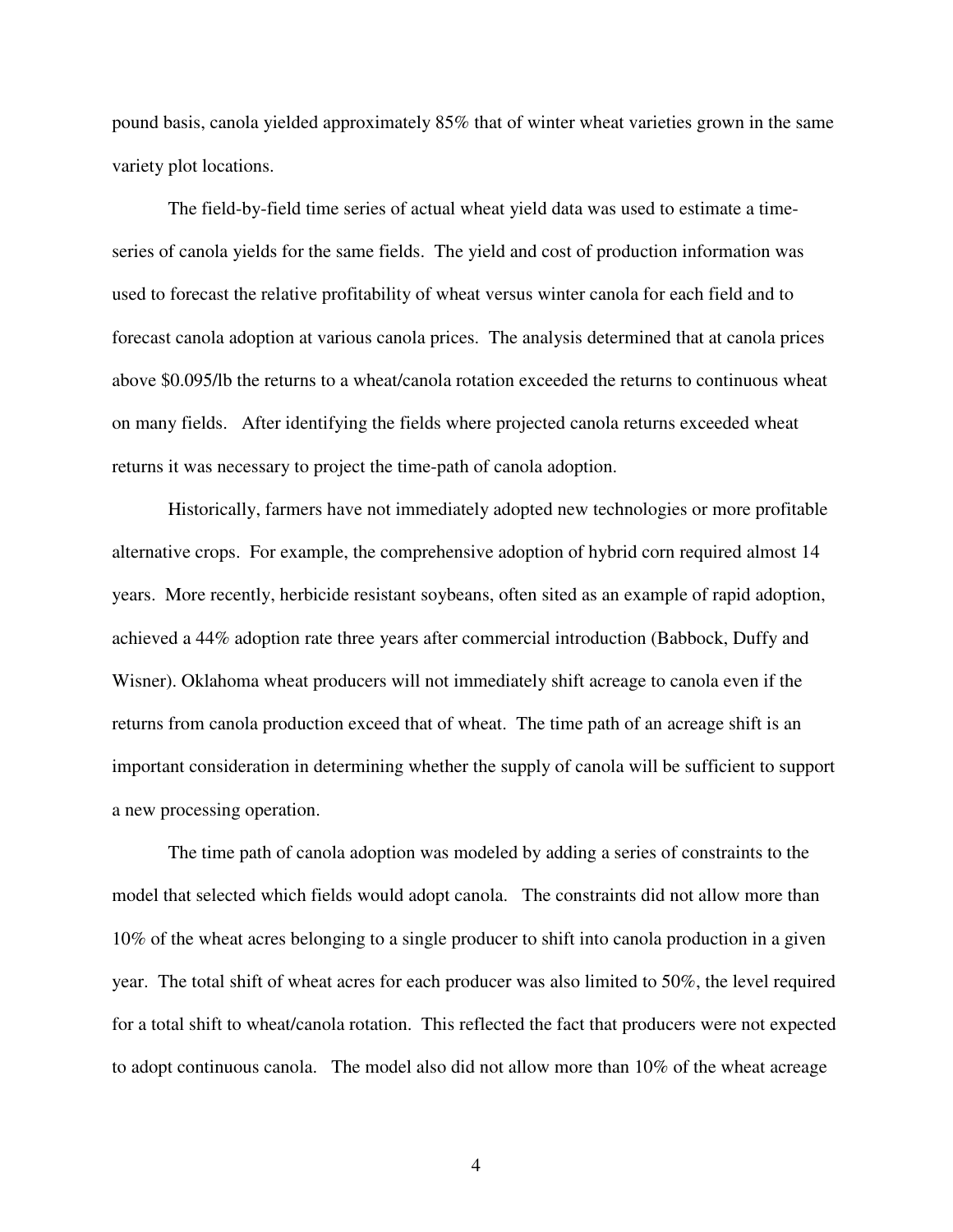in any particular county to shift into winter canola in a given year. Using these constraints and the wheat versus canola return projections, a geographically linked database of projected canola adoption for a five year time frame was generated.

Eight possible processing plant locations were identified based on existing wheat production and grain storage infrastructure. The adequacy of canola supply was examined for each plant location procurement region. Four of the locations were projected to have significant canola adoption (more than 100,000 acres within a 50 mile radius). These locations were used in calculating raw material and final product transportation costs in the feasibility model.

Table 1: Projected Shift from Wheat to Canola Production for Selected Procurement Areas Under Various Yield Assumptions

|                                 | Under Various Canola Yield Assumptions              |                                    |                                    |  |
|---------------------------------|-----------------------------------------------------|------------------------------------|------------------------------------|--|
|                                 | <b>Projected Acreage Shift</b>                      |                                    |                                    |  |
|                                 | $Canola Yield=$<br><b>Historical Wheat Yield</b>    | Canola Yield = $2,250$<br>lbs/acre | Canola Yield $=$<br>2,500 lbs/acre |  |
| Garfield & Surrounding Counties | 32,182                                              | 327,512                            | 329,961                            |  |
| Custer & Surrounding Counties   | 25,448                                              | 463,100                            | 468,780                            |  |
| Major & Surrounding Counties    | 21,313                                              | 321,523                            | 324,193                            |  |
| Jackson & Surrounding Counties  | 1,023                                               | 137.931                            | 138,670                            |  |
|                                 | Percentage of Supply Required for 300 ton/day Plant |                                    |                                    |  |
| Garfield & Surrounding Counties | 33%                                                 | 336\%                              | 338%                               |  |
| Custer & Surrounding Counties   | 26%                                                 | 475%                               | 481\%                              |  |
| Major & Surrounding Counties    | 22%                                                 | 330%                               | 333%                               |  |
| Jackson & Surrounding Counties  | $1\%$                                               | 141%                               | 142%                               |  |

Canola price = \$.095/lb.

## **Processing Technologies**

The main objective of oilseed processing is to extract oil from the seed. Oil is the most valuable product, however the oilseed meal is another source of revenue to support the processing operation. Ideally, the process extracts as high a portion of the seed's oil content as possible and provides a good quality meal that contains as few anti-nutritional elements as possible. Oilseed extraction technologies include solvent (hexane) and mechanical extraction.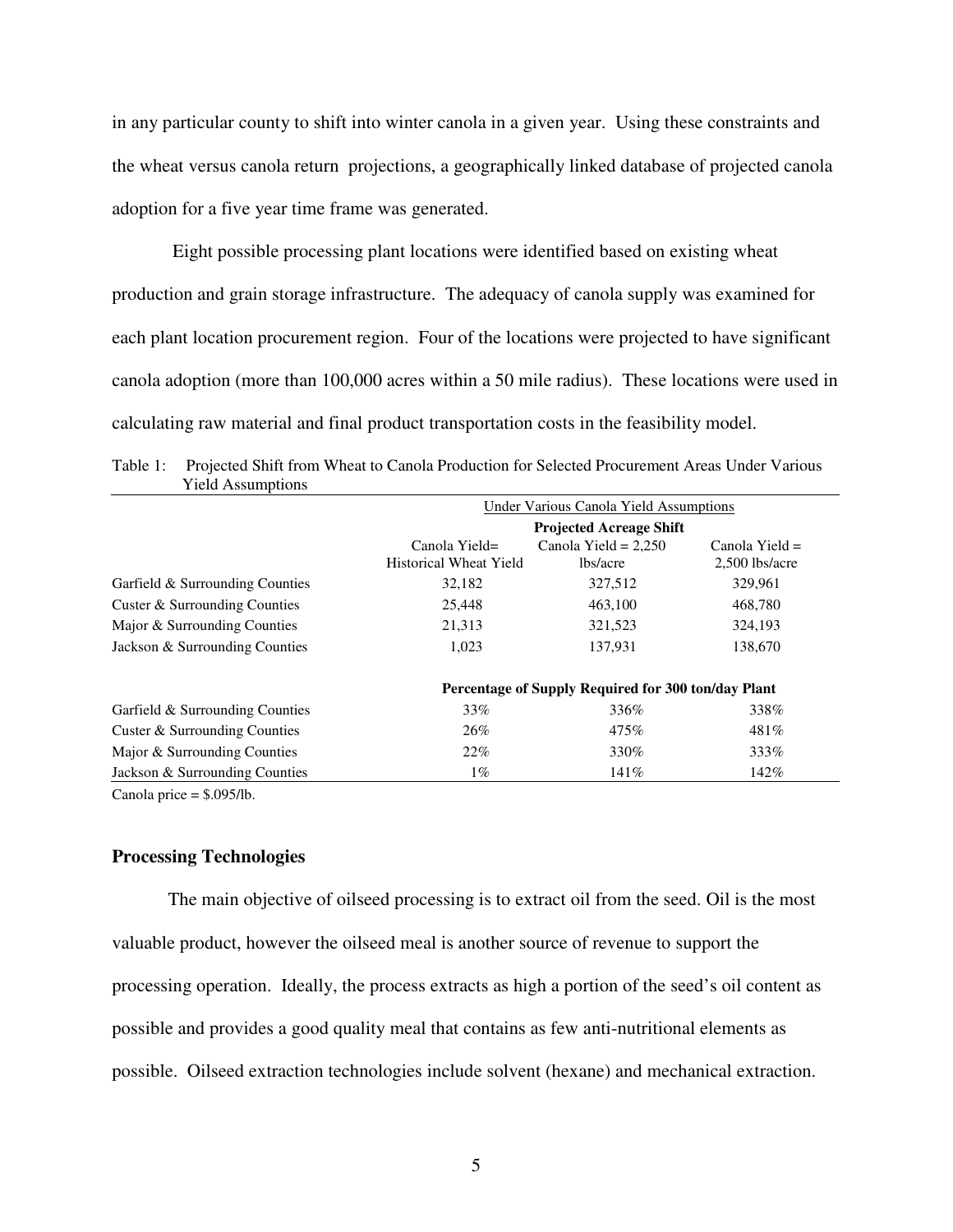#### Solvent Extraction

A flow chart of a typical solvent extraction system is provided in Figure 1. Solvent extraction removes a high proportion (up to 99%) of the oil. Solvent extraction is generally economically attractive only when large quantities of seed can be processed since significant economies of scale exist. A typical U.S. solvent extraction soybean plant has a daily capacity of 2500-3000 tons/day (27-30M bushels/year). Constructing and operating solvent extraction with a petroleum distillates such as hexane raise occupational safety and environmental issues.

Solvents used for oilseed extraction are extremely flammable. Therefore, the equipment that extracts the oil and removes the solvent must be airtight and leak proof, and all motors and electrical switches, lights, etc. must be specially designed as vapor-explosion-proof (Class I-D). No matches, no smoking, and no cutting torches, welder's grinders, or other heat-producing or spark-producing devices can be permitted where such solvents are used. Careless exposure to sources of fire or sparks (including engines of trucks driven too close to extraction plants) have caused disastrous explosions.

The EPA now categorizes hexane as a HAP (hazardous air pollutant). It is included on the list of 189 toxic chemicals. It is controlled under the TRI (toxic release inventory) of the U.S. EPA. Refer to Inform, Vol. 9, No.7, July 1998:p 708. Modern state of the art facilities have a maximum guaranteed loss of 0.15%, with practical operations at 0.1%. Even at this guaranteed loss of 0.15%, a moderate-sized 100,000 bushel per day facility will lose 6,000 pounds of hexane per day to the environment (atmospheric leaks from distillation, decanting, open vessels, and the meal). Because of both these environmental and safety issues it has become virtually impossible to site a new hexane plant in some locations in the United States.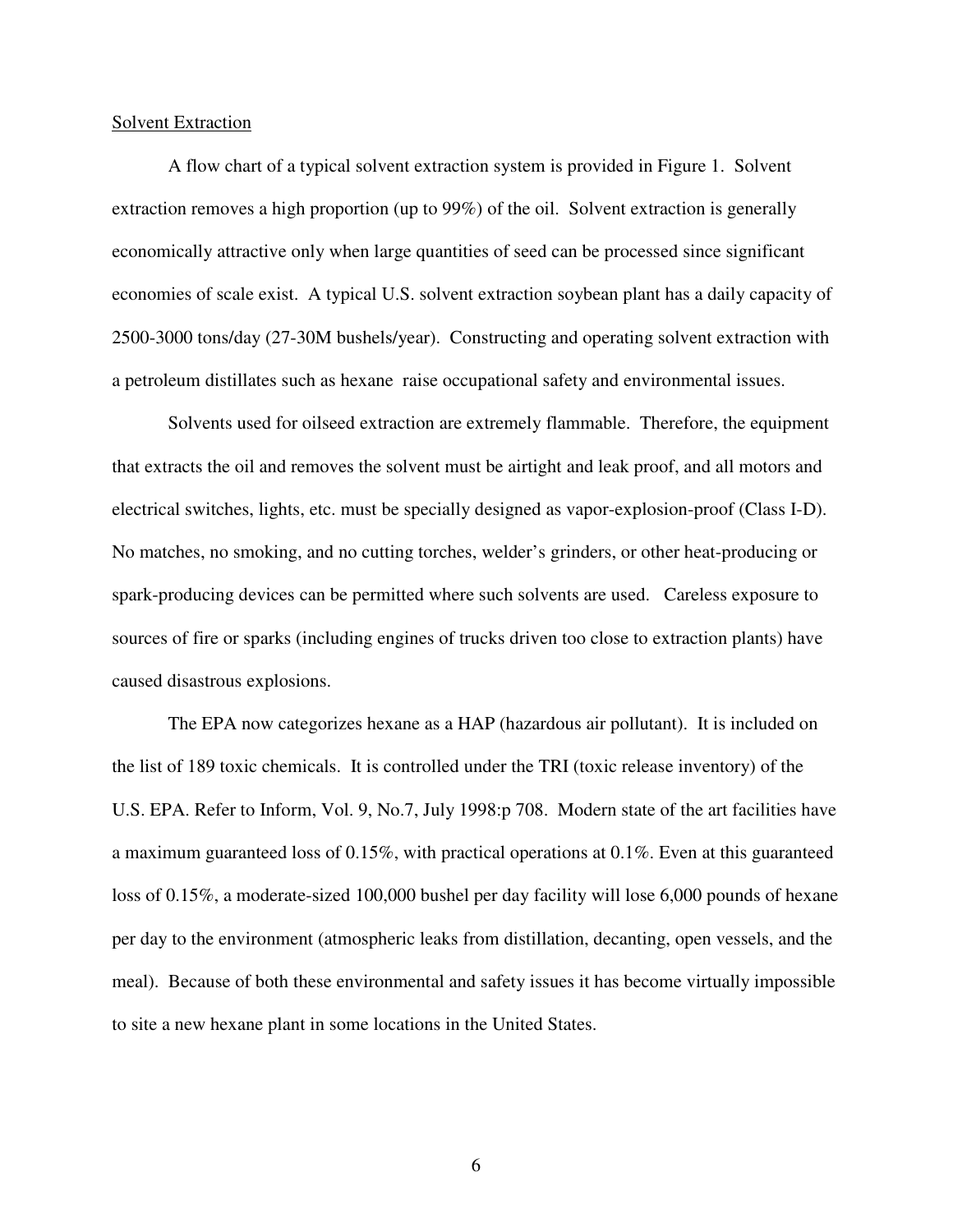**Figure 1: Solvent Oil Extraction System**

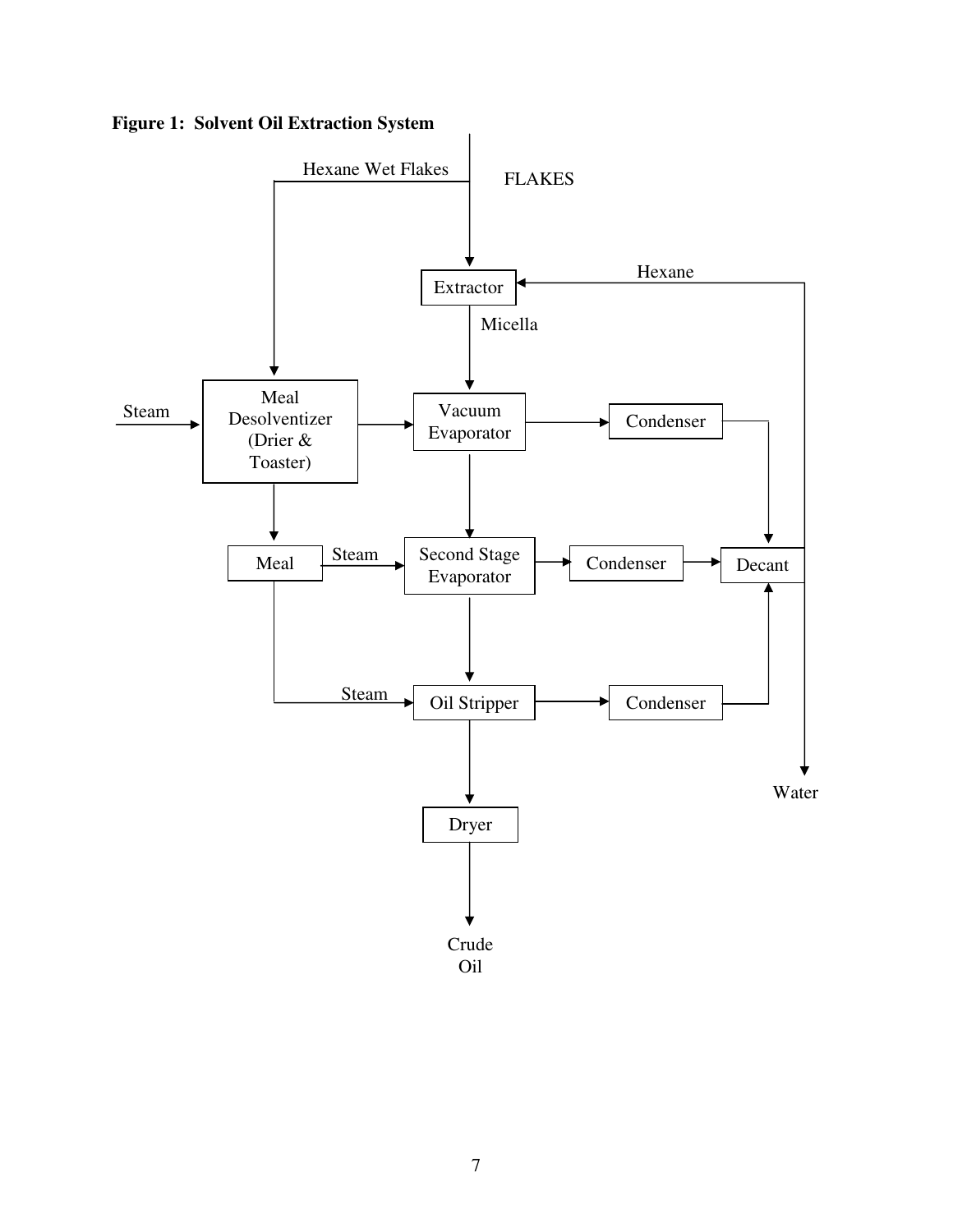## Mechanical Extraction

Preheated steam expellers are a type of mechanical extraction in which cracked seeds are heated with steam and then processed in a continuous screw press to force the oil from the seed. Preheated steam expeller systems have higher oil extraction efficiency relative to the older style single expeller (also called a cold press). The primary function of the steam is to increase throughput and to reduce the wear on the screw press. The steam pre-treatment also assists in deactivating enzymes and can improve the protein quality and texture of the meal, relative to that of a mechanical cold press. Preheated steam expellers are typically used in intermediate sized facilities processing from 300-1,000 ton/day (3M-10M bushels/year). A flow chart of a pretreated steam expeller system is provided in Figure 2.





Flakes from preparation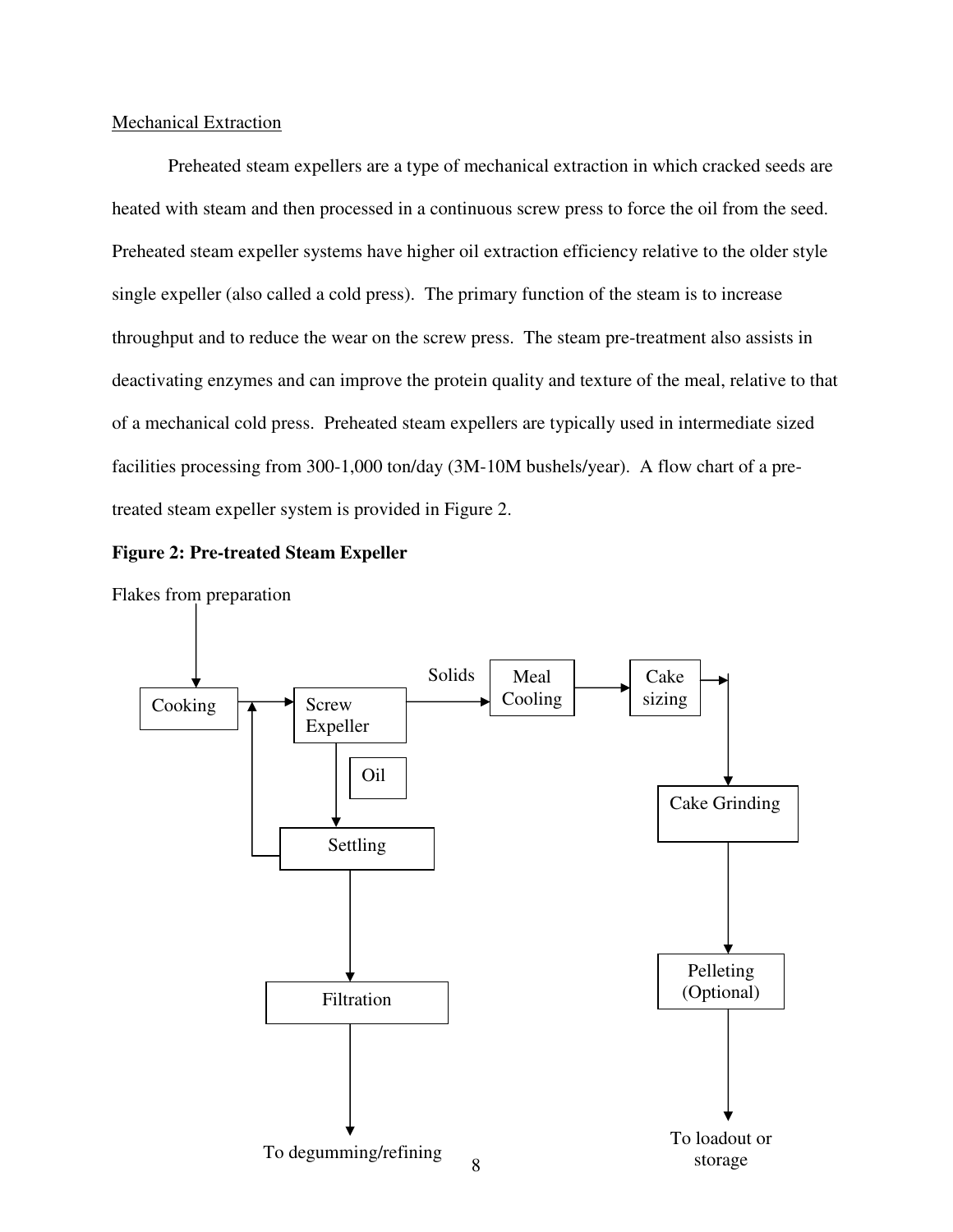# Extruder/Expeller

Extruder/expellers compress the oilseed to very high pressure using friction as a source of heat to raise the temperature to approximately  $135^{\circ}$  C. The heat deactivates the enzymes and destroys micro-organisms. The compressed material then expands rapidly as it leaves the extruder. The expansion ruptures the starch cell structure, facilitating the release of the oil. After leaving the extruder the oilseed is immediately processed in a screw press. The extrusion step increases oil yield relative to a cold pressing system. In addition, the temperature and dwell time can be manipulated to improve the digestibility and quality of the meal. The meal from this system generally has a higher level of bypass protein, a desired property in dairy cattle rations.



# **Figure 3: Extruder/Expelling Processing Flowchart**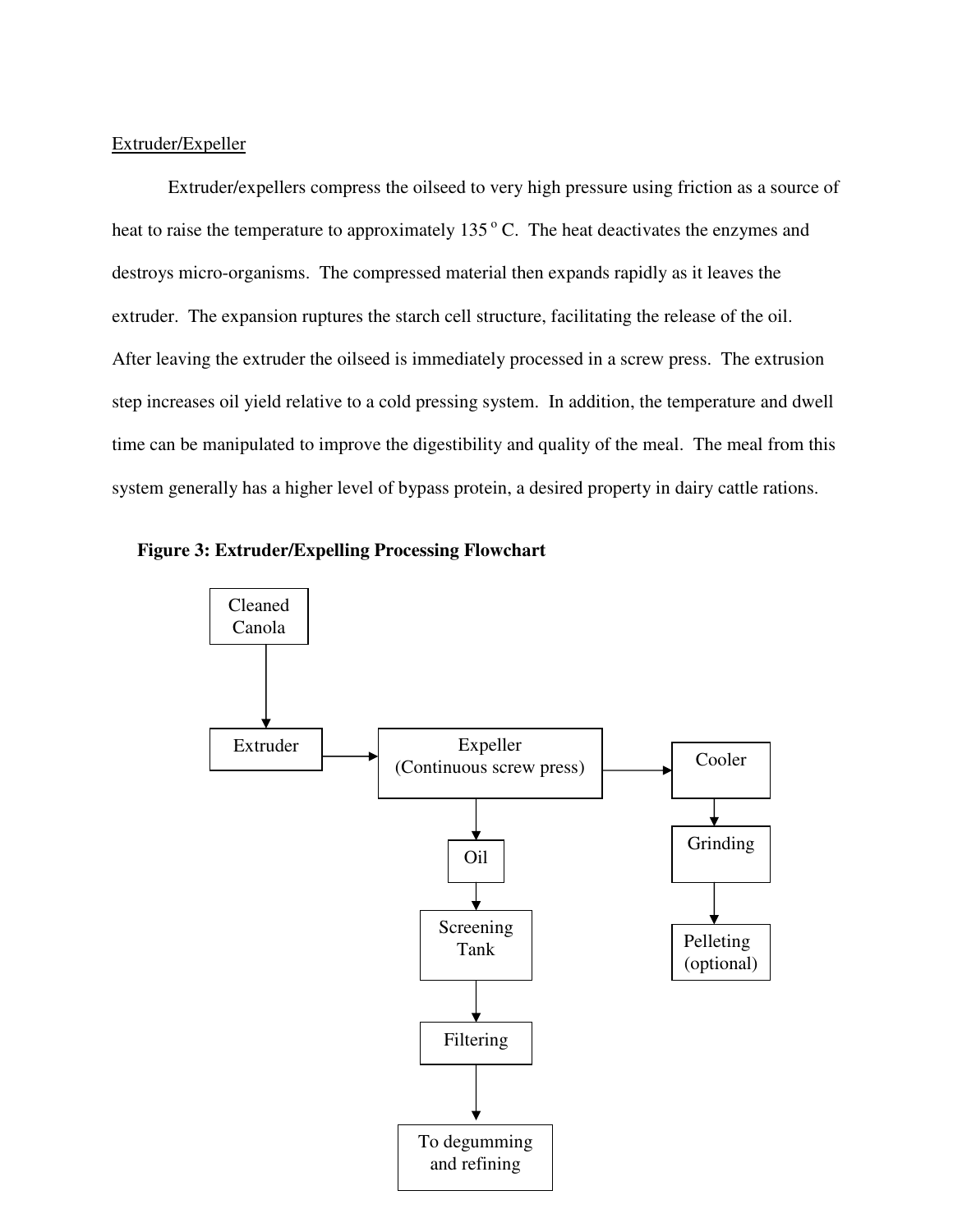Because of the scale economies and environmental and worker safety issues involved with solvent extraction it was determined that the proposed Oklahoma canola processing operation should concentrate on mechanical extraction technologies. A detailed equipment list and cost estimate was obtained from the leading oilseed crushing manufacturers for both pretreated steam and extruder/expeller systems both with capacities of 330 tons/day (300 metric tones/day). Operating costs were estimated using information provided by the equipment manufacturers, expert opinions from oilseed specialists at Oklahoma State University's Food and Agricultural Products Center, and other sources. Utility cost estimates were based on connected horsepower and boiler throughputs. Maintenance cost estimates incorporated information obtained from the manufacturers concerning the cost and operating life of the major wear items in the expellers and extruders.

## **Oil Purification and Further Refining**

The oil directly recovered from the canola seeds, whether through solvent extraction or mechanical expelling, is "crude" and contains impurities, such as lecithin, free fatty acids, and undesirable color and odor. These impurities are removed in a series of processes that yield "refined" oil. These processes include de-gumming, physical or chemical refining, bleaching and deodorizing. De-gumming, refining, and bleaching can be achieved by a number of processes. The following descriptions focus on common processes used for canola.

#### De-gumming

Crude oil from the extraction process is usually de-gummed before being sold as raw oil or transferred to the further refining process (Figure 9). De-gumming removes phosphatides which tend to separate from the oil and form a sludge during storage. The phosphatide content of oil varies but is typically around 1.25%, which equates to a phosphorus content of 500 ppm.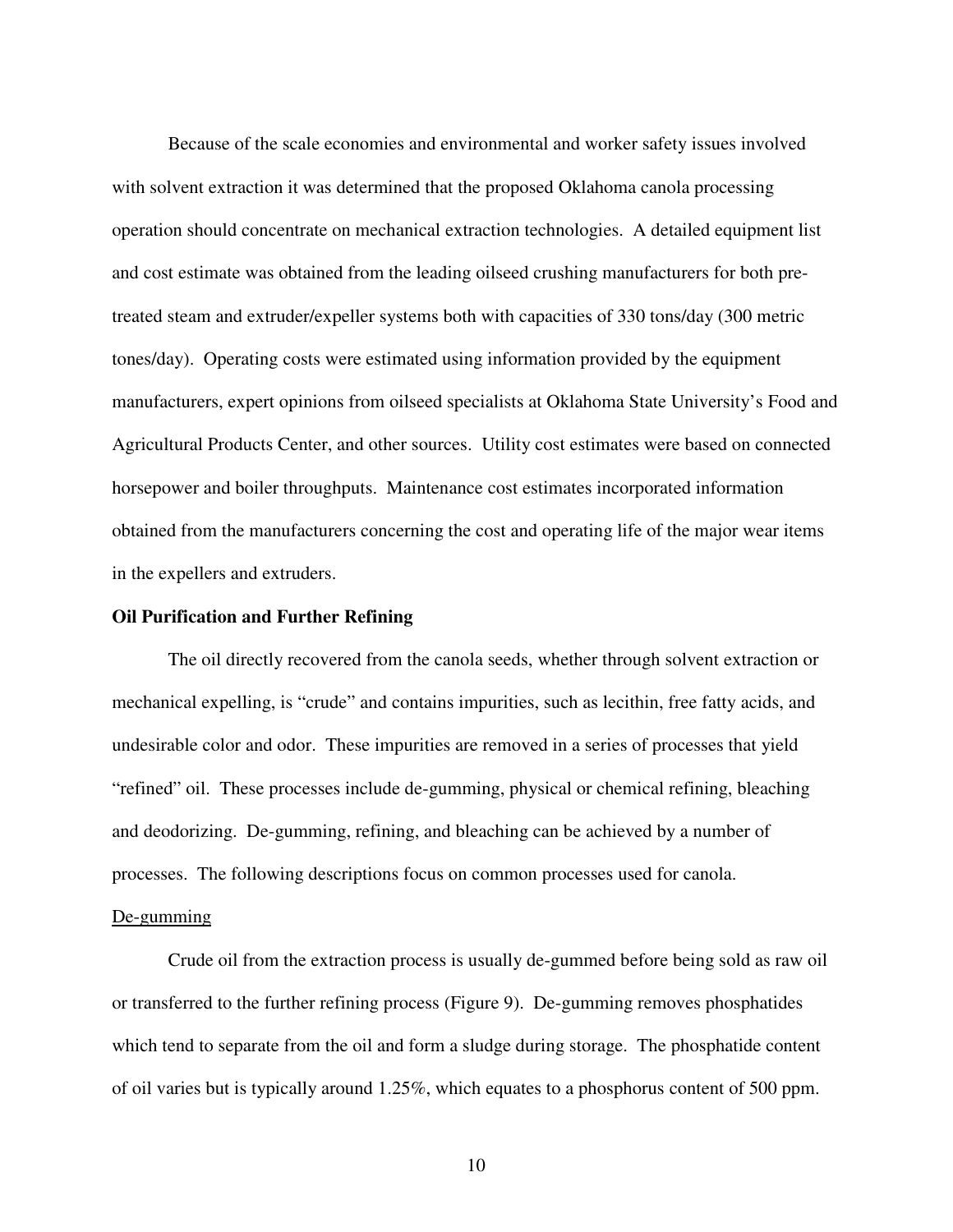Canola oil can be de-gummed by adding an acid such as citric or phosphoric acid, followed by a water wash and vacuum drying process. Acid de-gumming reduces phosphorus to 5-50 ppm. Physical Refining and Bleaching

In physical refining the free fatty acids are eliminated through steam distillation. Acidwater de-gummed oil with a phosphorus content below 50 ppm is treated with phosphoric acid. It is then treated with an acid-activated bleaching clay which absorbs the precipitated phosphatides and chlorophyll. The remaining oil contains trace quantities of soap. Washing the oil with hot water and eliminating the wash water from the bottom after adequate settling or bypassing it through a centrifuge remove the traces of soap. Washing is repeated three or four times in a batch operation for maximum removal of the soap from the oil.

#### Absorptive Bleaching

The bleaching process removes color, odor, other impurities and residual soap. Alkali refined oil still retains most of the chlorophyll compounds. Chlorophyll removal is one of the most important aspects of the refining and bleaching process. Chlorophyll serves as a catalyst for the oxidation process and gives an undesirable green color to the oil. Absorptive bleaching can be accomplished by treated de-gummed oil with phosphoric or citric acid. Approximately 1% of a bleaching clay as Fuller's earth is then used to absorb the precipitated phosphatides and chlorophyll. The slurry is then pumped into a vacuum system and heated to  $104 - 166$  °C. The slurry which contains the bleaching clay and the absorbed compounds is then filtered, cooled and pumped to a holding tank. After the slurry has been removed the oil is heated and the free fatty acids are removed by steam distillation as part of the deodorization process.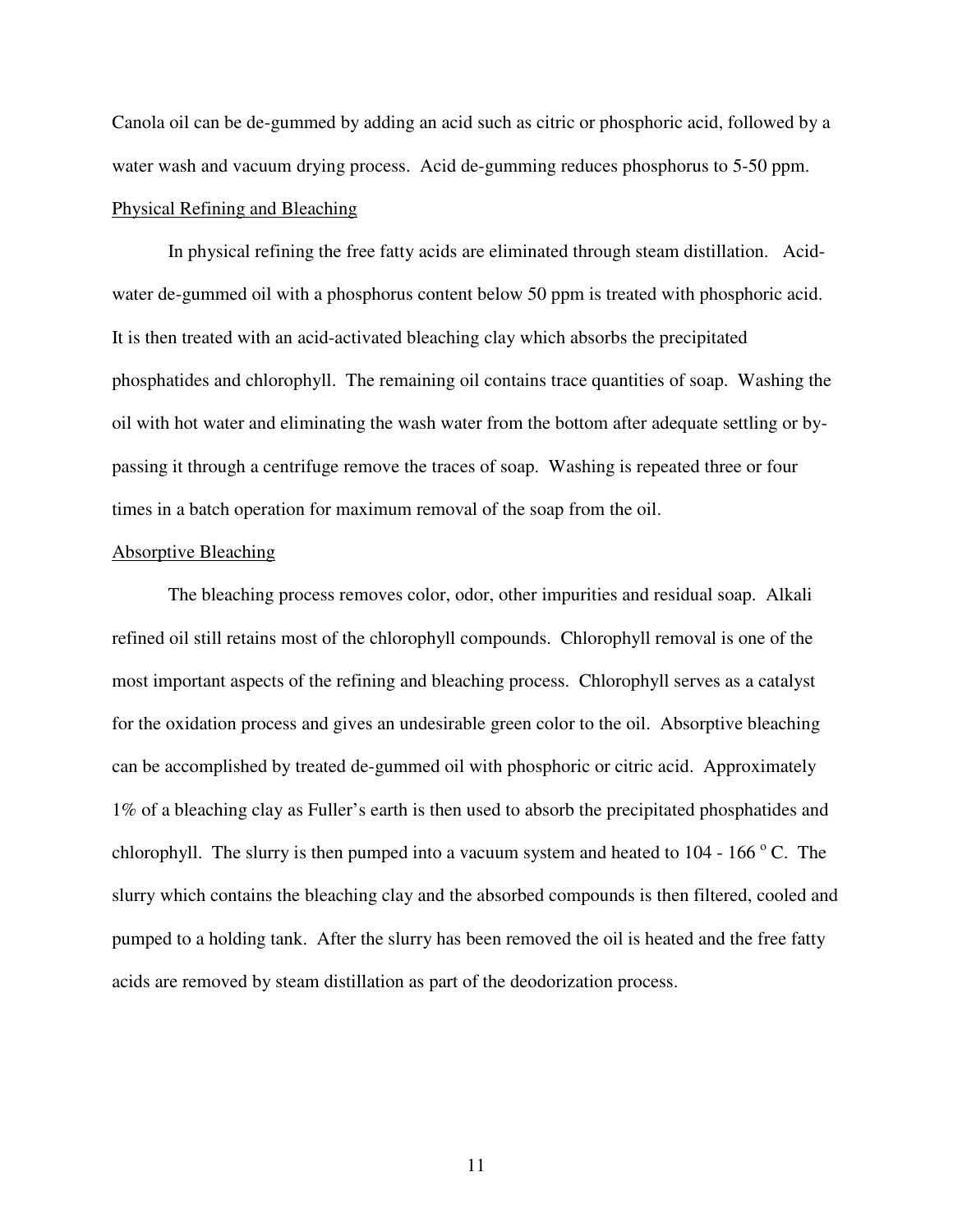# Deodorization

The purpose of deodorizing oil is to eliminate undesirable odors and remaining free fatty acids. Deodorization involves a steam stripping process wherein good-quality steam, generated from de-aerated and properly treated feed water, is injected into the neutralized and bleached oil under low absolute pressure and high temperature to vaporize the odoriferous compounds. When physical refining is used all of the free fatty acids must also be removed during the deodorization process. The same basic process is used but the oil must be to be heated beyond the temperature required for deodorization.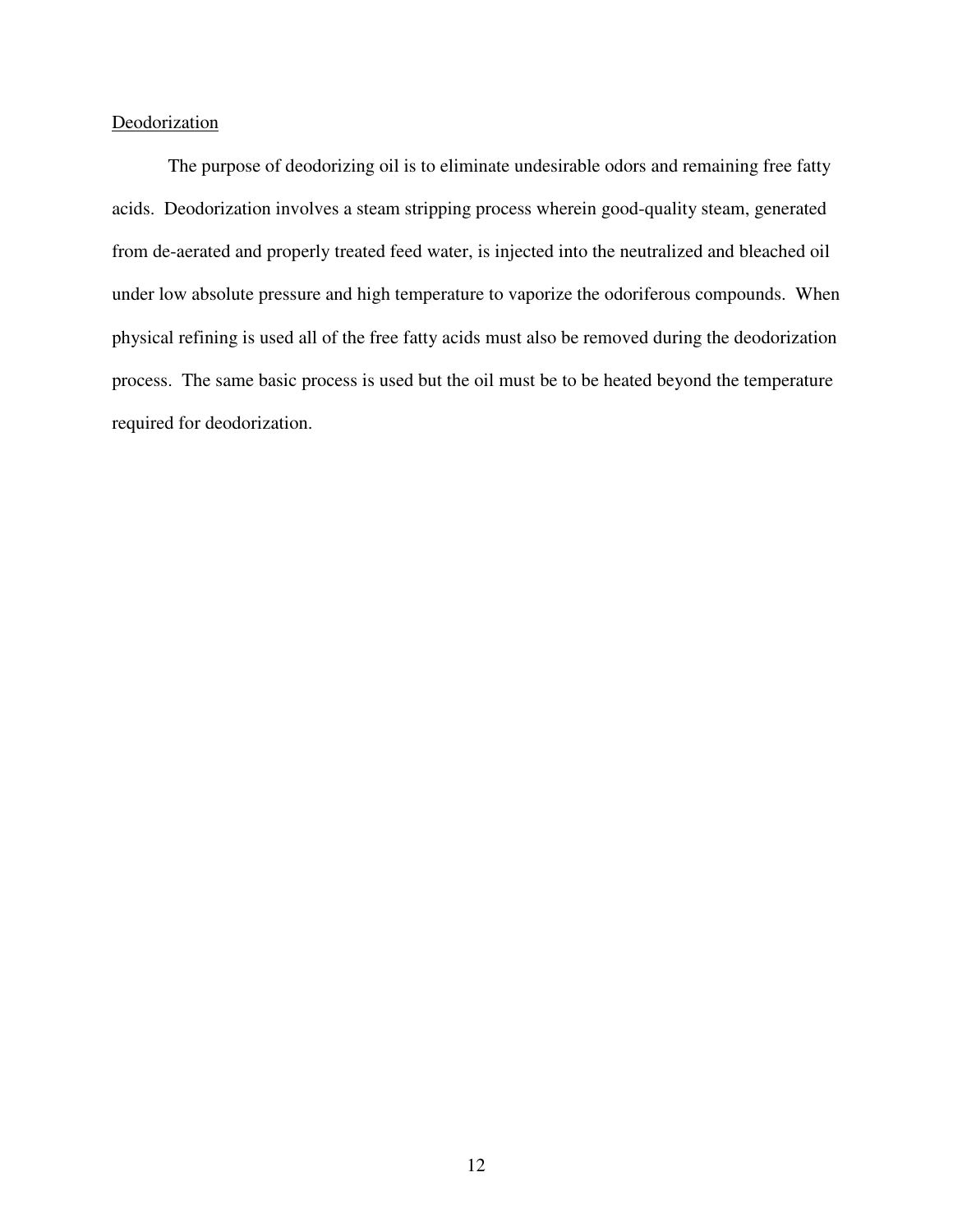# **Figure 4: De-gumming and Physical Refining Process**

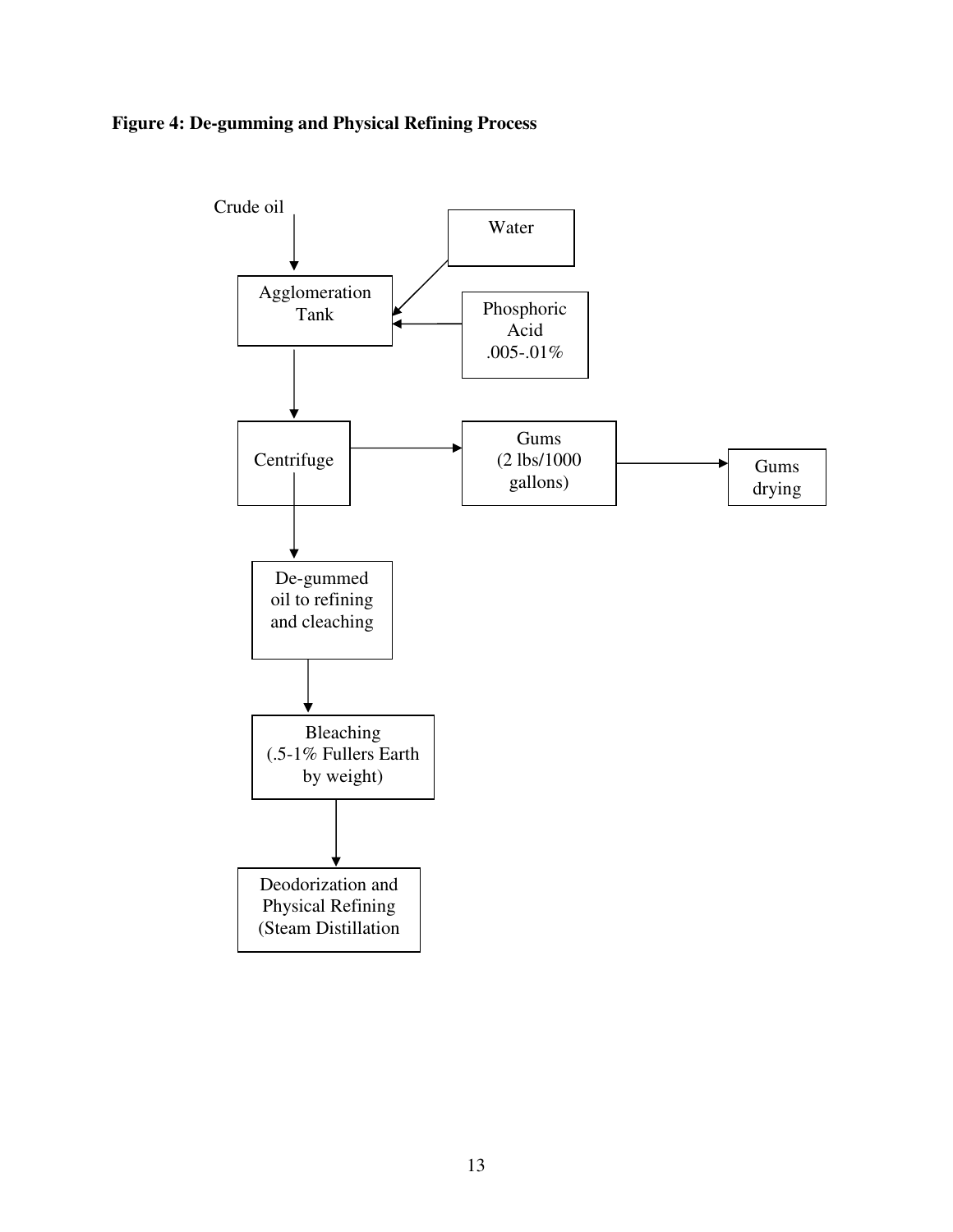## **Biodiesel Production**

Biodiesel can be produced by chemically combining several types of natural oils or fats with an alcohol to form alkyl esters of fatty acids. Fatty acid alkyl esters that meet stringent transportation fuel quality standards are generally known as biodiesel. Biodiesel can be used in pure form (B-100) or blended with petroleum diesel. Blends as low as 2% (B-2) have been demonstrated to be sufficient to create lubrication advantages, while blends up to 20% (B-20) can be used in most diesel engines without modification. Biodiesel has an oxygen content of approximately 11% (by weight). This oxygen in biodiesel improves combustion and therefore reduces hydrocarbon, carbon monoxide, and particulate emissions, but tends to increase nitrogen oxide emissions (Wyatt et. al). Biodiesel has better lubrication properties (lubricity) than current low-sulfur (500 ppm sulfur by weight) petroleum diesel. This lubricity advantage is expected to become more important with the ultra-low-sulfur petroleum diesel requirements (15 ppm sulfur by weight) for 2006. A 1% or 2% volumetric blend of biodiesel in low-sulfur petroleum diesel improves lubricity substantially. This lubricity advantage should boost biodiesel demand as a fuel additive.

B-20 mixtures of biodiesel typically raise the cold weather properties by  $2^{\circ}$  to  $10^{\circ}$  F relative to #2 diesel. Biodiesel has higher cloud and pour points compared to conventional diesel. The cloud point is the temperature at which wax first becomes visible when the fuel is cooled. The pour point is the temperature at which the amount of wax out of solution is sufficient to gel the fuel, thus it is the lowest temperature at which the fuel can flow. The solvent property of biodiesel can cause other fuel-system problems. Biodiesel may be incompatible with the seals used in the fuel systems of older vehicles and machinery, necessitating the replacement of those parts if biodiesel blends are used.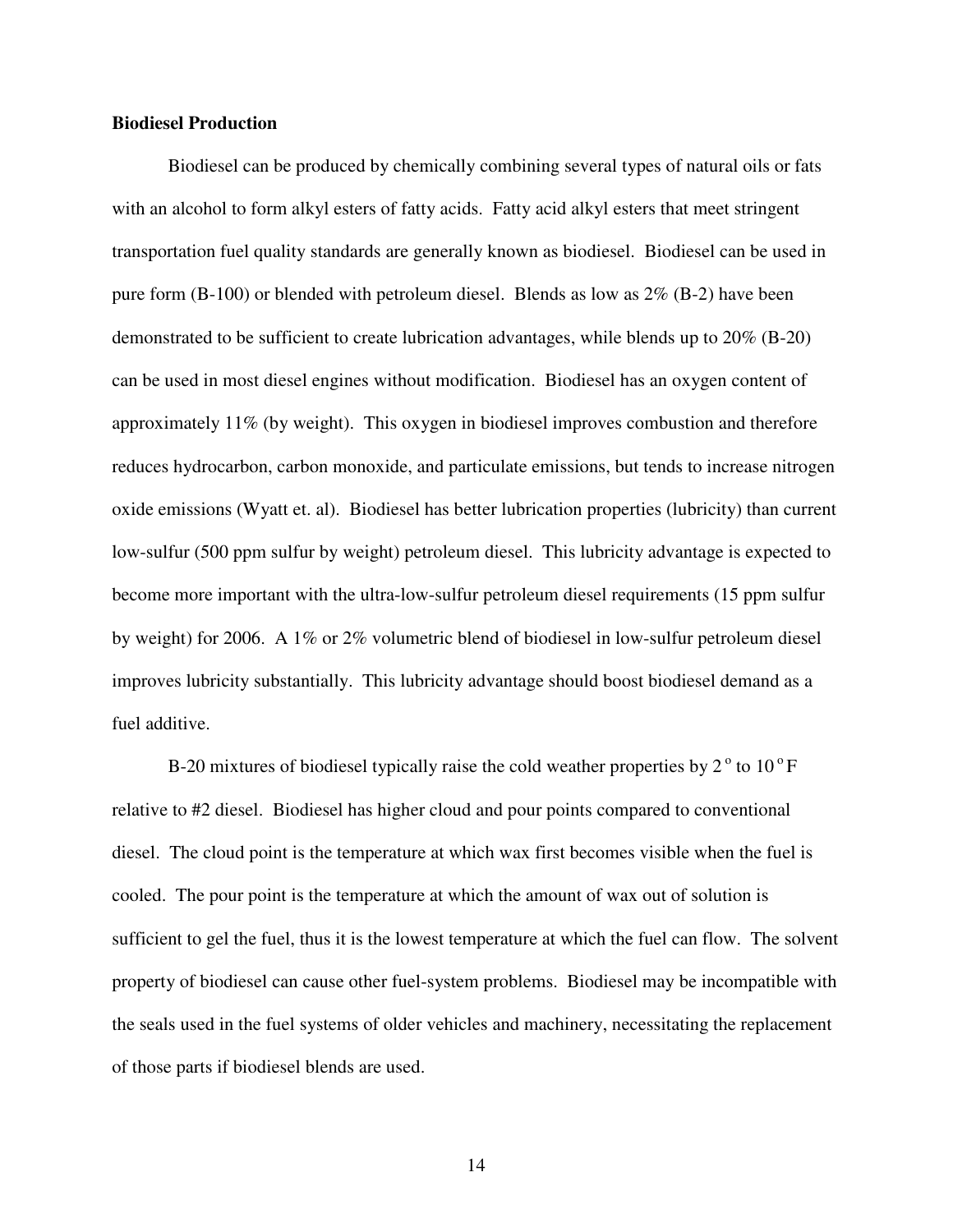In June 2004, EPA finalized the Clean Diesel Trucks and Buses Rule, and the Clean Off-Road Diesel Rule, with more stringent standards for new diesel engines and fuels. The rules require the use of lower sulfur fuels beginning in 2006 for highway diesel fuel, and 2007 for offroad diesel fuel. In June 2006 refiners must meet a 15 parts per million (ppm) standards for at least 80% of the highway diesel fuel produced, with a 500 ppm cap on the remaining 20% of their production. By 2010, all highway diesel fuel must meet a 15 ppm cap. Off-road diesel fuel can currently contain up to 3,000 ppm sulfur. This will be reduced to 500 ppm in 2007 and 15 ppm in 2010. As the sulfur content of diesel is reduced the lubricity of the fuel is also decreased. Biodiesel can be used as an additive to improve lubricity. A .5% blend of biodiesel will increase lubricity by 30%. The new low-sulfur regulations will create/increase demand for lubricity additives. If biodiesel is found to be the lowest cost additive, U.S. biodiesel demand should expand substantially.

The most common production process for biodiesel is base catalyzed transesterification, a relatively simple process which has a conversion yield of around 98%. Crude vegetable oil contains triglycerides which are glycerine molecules three long chain fatty acids attached. (Vegetable oils vary in the nature of the fatty acids which can in turn affect the characteristics of the biodiesel.) In the transesterification process, the triglyceride is reacted with alcohol (usually methanol or ethanol) in the presence of a catalyst which is usually a strong alkaline like potassium hydroxide or sodium hydroxide. The alcohol reacts with the fatty acids to form the mono-alkyl ester, or biodiesel and crude glycerol.

#### Production Process

The biodiesel production process (Figure 4) begins by mixing alcohol and a catalyst which is typically sodium hydroxide (caustic soda) or potassium hydroxide (potash). The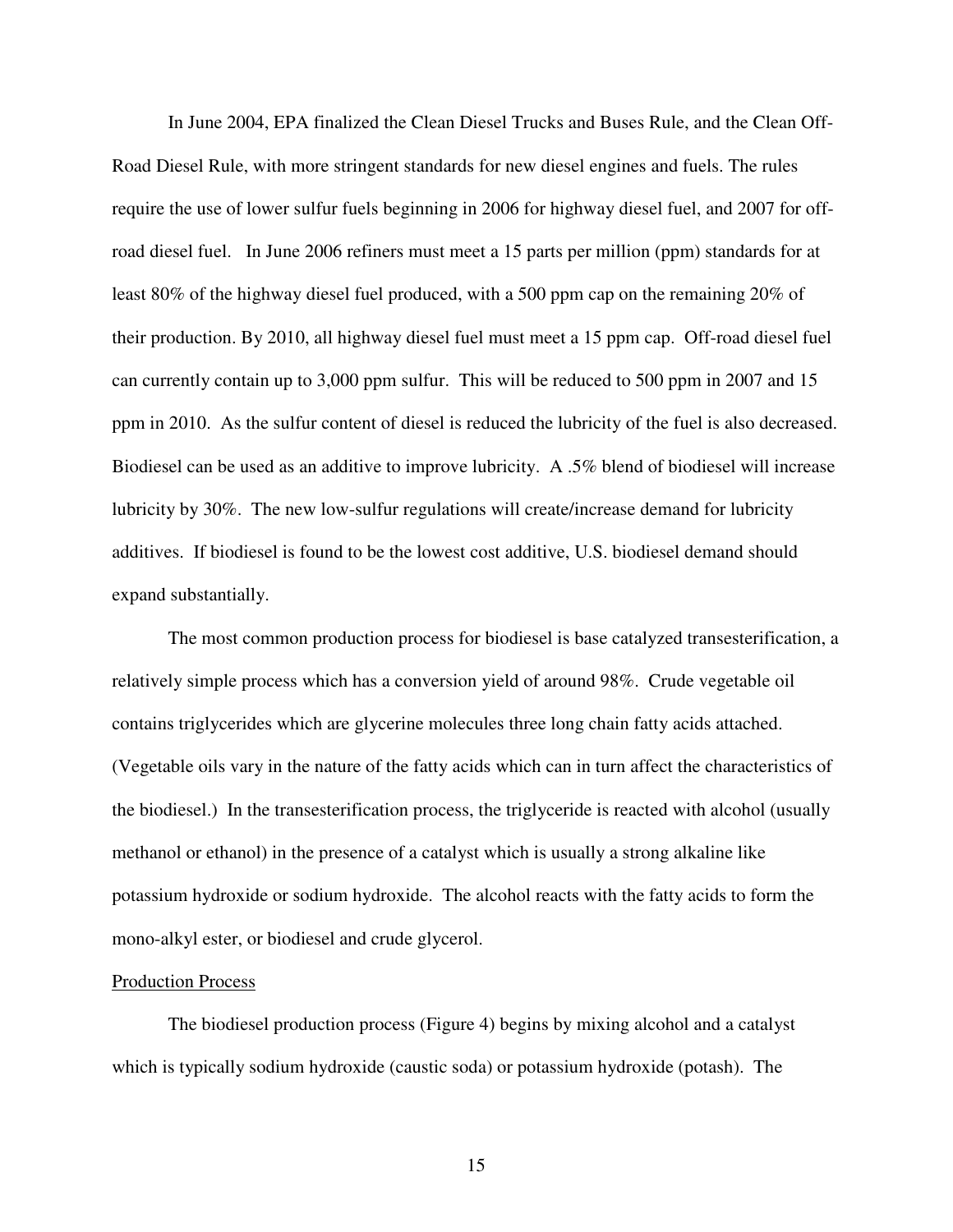alcohol and catalyst are mixed or agitated and then transferred to a closed reaction vessel where the oil is added. After these initial steps the system is totally closed to the atmosphere to prevent the loss of alcohol. The reaction mix is kept just above the boiling point of the alcohol (around 160 °F) to speed up the reaction and the process is closed to the atmosphere to prevent the loss of alcohol.

The reaction produces two basic products: glycerin and biodiesel. Each has a substantial amount of the excess methanol that was used in the reaction. Glycerin has a higher density than biodiesel and can be gravity-separated by simply drawing off the bottom of the settling vessel. A centrifuge can be used to separate the glycerin and biodiesel more rapidly. The biodiesel is purified by washing gently with warm water to remove residual catalyst or soaps, dried, and sent to storage. Prior to use as a commercial fuel, the finished biodiesel must be analyzed using sophisticated analytical equipment to ensure it meets any required specifications.

The glycerin separation contains unused catalyst and soaps. Mineral acids are used to neutralize the glycerin before it is routed to the evaporator where water and alcohol are removed. These steps yield an 80-88% pure glycerin that can be sold as crude glycerin. The glycerin can also be distilled to 99% or higher purity and sold into the cosmetic and pharmaceutical markets.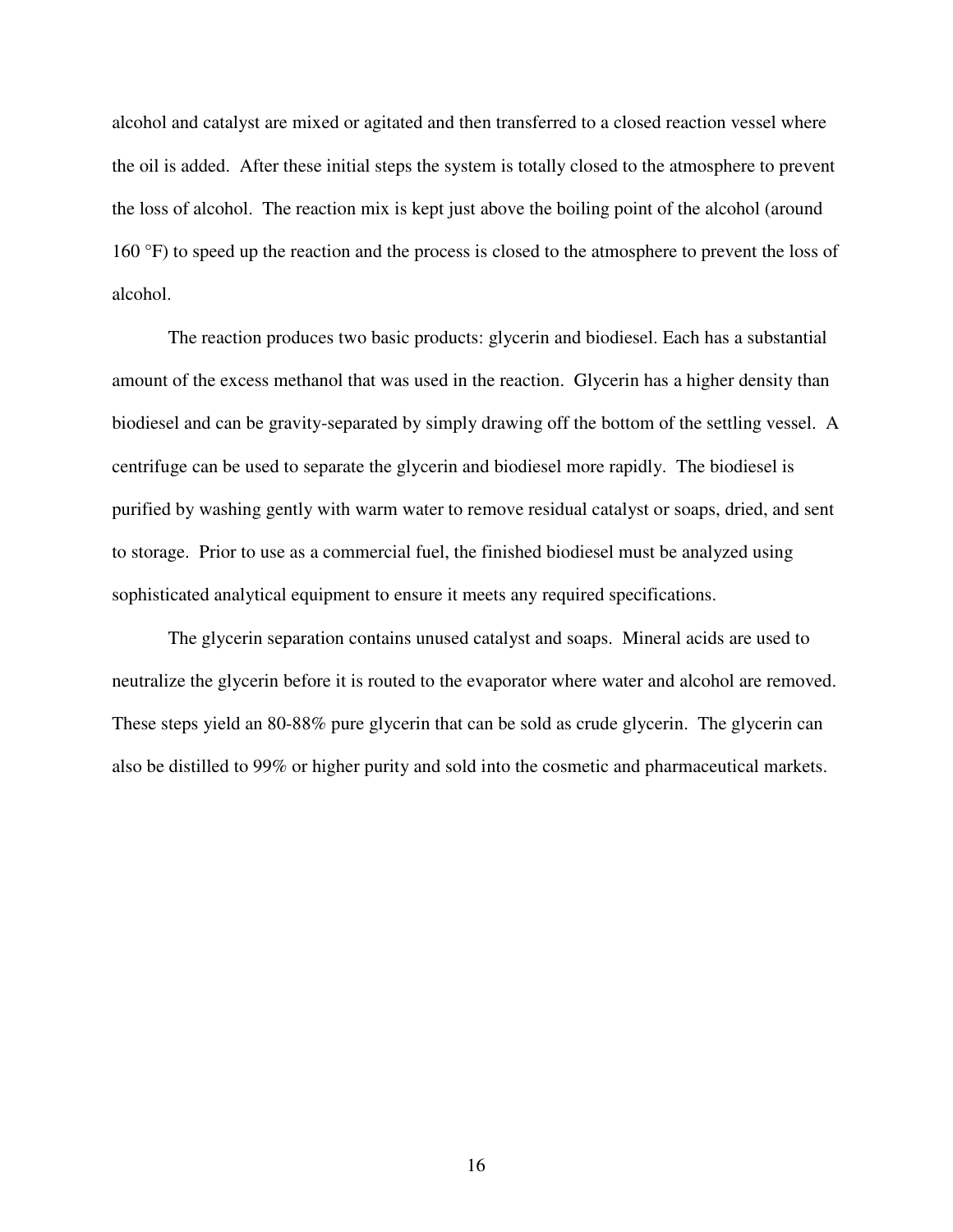**Figure 5: Biodiesel Production Process**

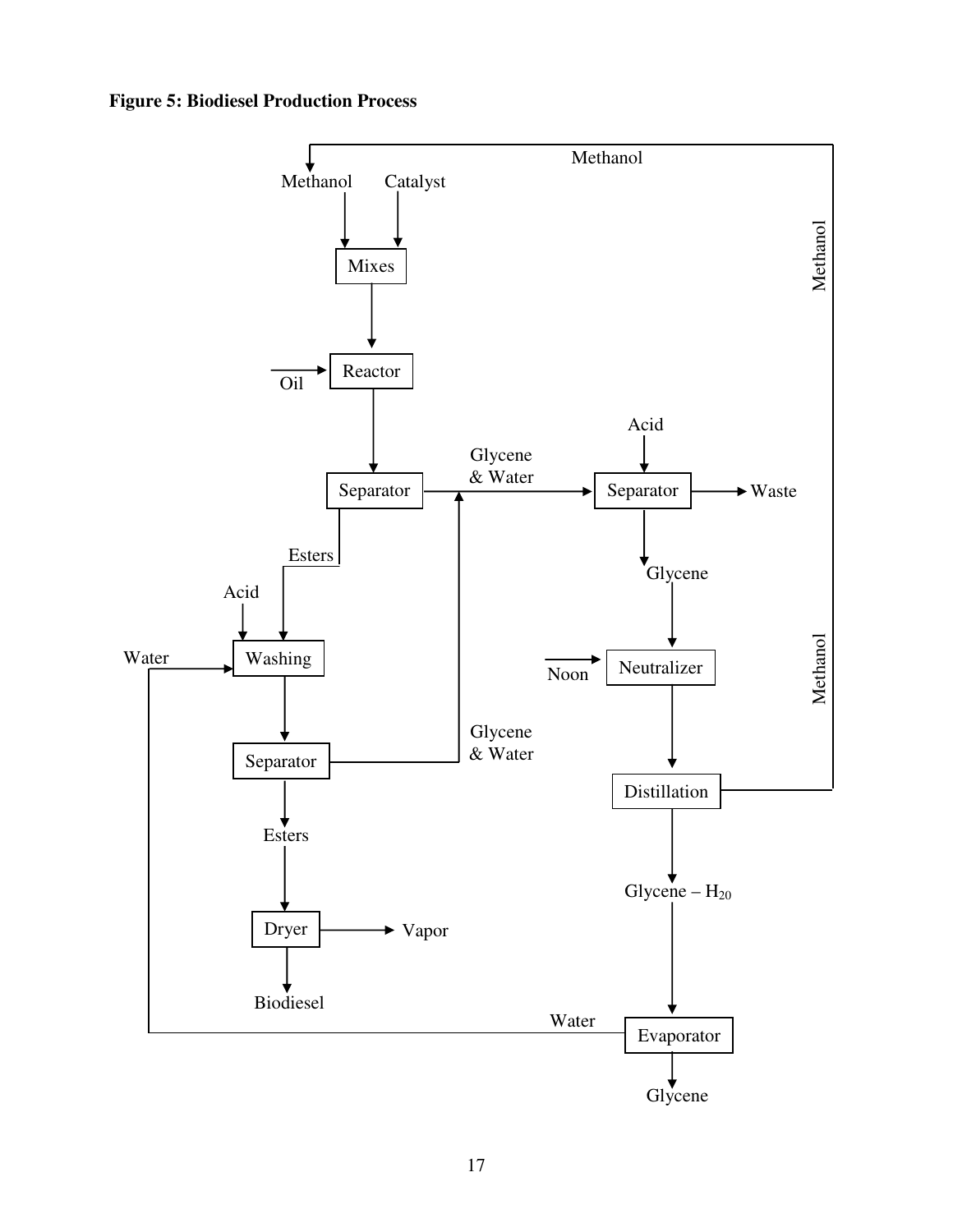Equipment lists and cost quotations for "turn-key" systems for biodiesel production and food grade refining systems were obtained from a manufacturer. The further processing systems had an annual capacity of 10 million gallons/year which was a fairly close match to the protected oil yield from the crush operation of 8.6 million gallons/year. Operating costs for the biodiesel and food grade refining systems were based on the chemical inputs required for each gallon of throughput and from the horsepower and steam requirements of the systems.

# **Feasibility Study Results and Implications**

# Plant Investment Costs

The total cost of plant, property and equipment for a 330 ton-per-day steam pre-treated press was \$5.6M (U.S.) This included \$3.2M of equipment, \$800,000 of engineering equipment, building expenses of \$500,000 and raw and finished material storage of \$750,000. The pretreated steam expeller system has a total horsepower of 1,100. The total cost of the extruderexpeller system was slightly less at \$4.1M. The extruder-expeller system required the use of just under 1,800 horsepower. The additional capital cost of adding biodiesel or food grade refining was estimated at \$5.5M and \$3.5M respectively. These costs represented the additional cost of equipment and final product storage. No additional land or building costs were included.

| Table 2: Canola Oil Extraction Systems: Capital Costs and Capacity |                                |                    |  |  |
|--------------------------------------------------------------------|--------------------------------|--------------------|--|--|
|                                                                    | <b>Steam Pre-treated Press</b> | Extruder-Expeller  |  |  |
| <b>Total Cost for Plant Property</b>                               | \$5.6M                         | \$4.1M             |  |  |
| and Processing Equipment                                           |                                |                    |  |  |
| <b>Additional Capital Cost for</b>                                 | \$5.5 <sub>M</sub>             | \$5.5 <sub>M</sub> |  |  |
| <b>Biodiesel Production</b>                                        |                                |                    |  |  |
| <b>Additional Capital Cost for</b>                                 | \$3.5M                         | \$3.5M             |  |  |
| Food Grade Refining                                                |                                |                    |  |  |
| Hourly Capacity (metric                                            | 12.5/hour                      | 125/hour           |  |  |
| tones)                                                             | $300$ /day                     | $300$ /day         |  |  |
| <b>Annual Capacity (metric</b>                                     | 92,965                         | 92,965             |  |  |
| tonnes)                                                            |                                |                    |  |  |
| <b>Extraction Efficiency:</b>                                      | 88%                            | 91%                |  |  |
| Manufacturer estimate                                              |                                |                    |  |  |
| <b>Extraction Efficiency:</b>                                      | 85%                            | 85%                |  |  |
| Used in Feasibility Model                                          |                                |                    |  |  |
| <b>Annual Production: Meal</b>                                     | 62,500                         | 62,500             |  |  |
| (metric tones)                                                     |                                |                    |  |  |
| <b>Annual Production: Oil</b>                                      | 8.5M                           | 8.5M               |  |  |
| (gallons)                                                          |                                |                    |  |  |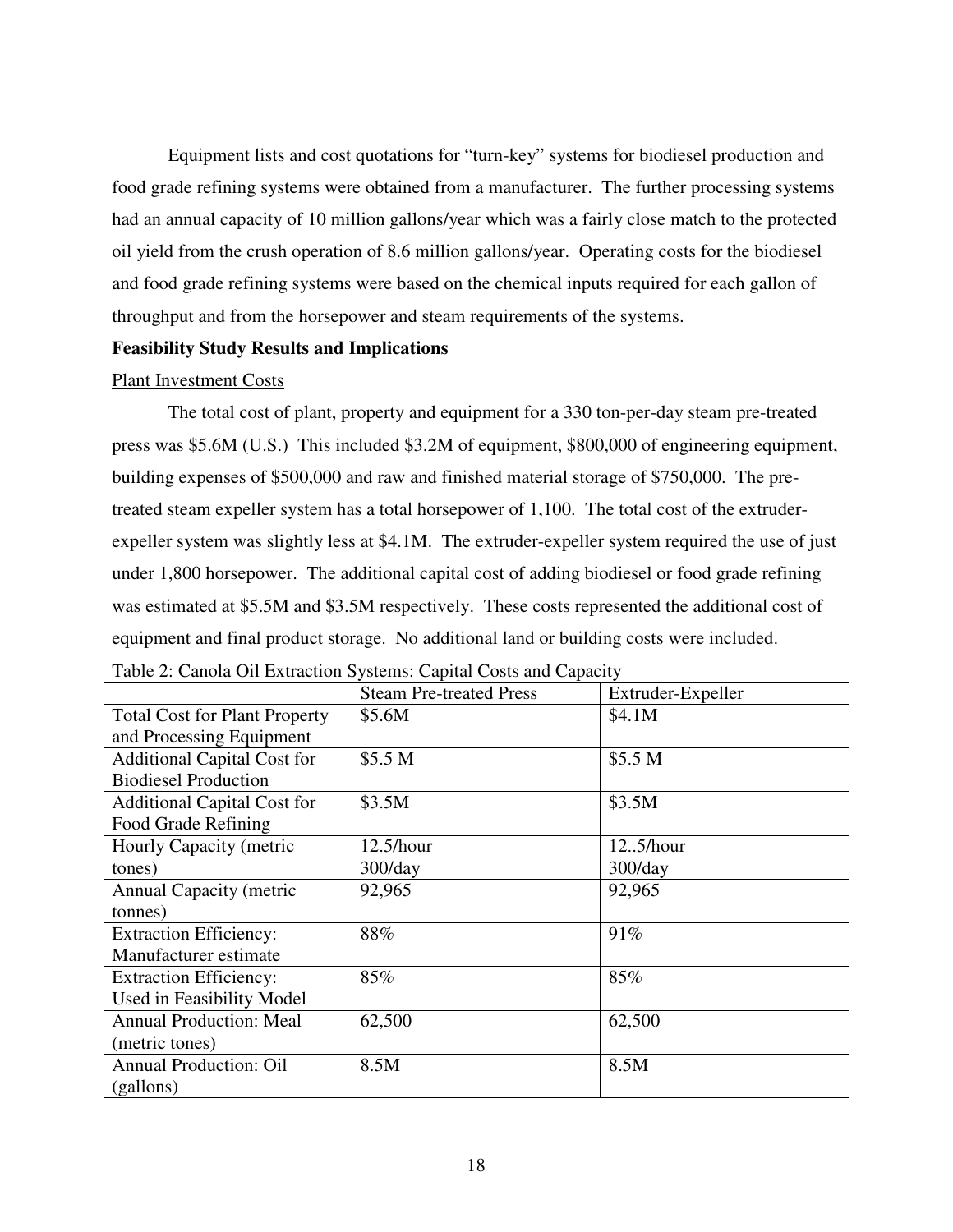## Return on Investment

Returns on investment for the different processing technologies were determined independent of Oklahoma state tax incentives available to agricultural producers investing in a new value-added processing operation. Several measures of return, including net present value (NPV), return on assets, and return on equity were computed for the two alternatives, but for the purposes of this report only internal rate of return and payback period are discussed.

While the two alternative mechanical oilseed extraction systems use very different technologies the estimated processing costs per ton was remarkably similar. The pre-treated steam system had lower total horsepower and lower electricity costs. However, the pre-treated steam system required a boiler and expenses for natural gas. Still, the total utility costs were still more than \$3/ton lower for the pre-treated steam system. Both systems required 10 total employees for 3 shifts/day operation (2 operators per shift, 1 maintenance and 1 logistic employee, and 2 administrative) for a total labor cost of \$5.11/ton. Maintenance costs were projected to be slightly higher for the steam pre-treated press. Fixed costs were higher for the pre-treated steam system, reflecting the higher depreciation and interest expenses. The total costs per ton were very similar for both systems at approximately \$232/ton (\$32/ton excluding canola seed purchase).

| Table 3: Processing Costs per Ton |                                |                   |  |  |
|-----------------------------------|--------------------------------|-------------------|--|--|
|                                   | <b>Steam Pre-treated Press</b> | Extruder-Expeller |  |  |
| Seed                              | \$200                          | \$200             |  |  |
| Electricity                       | \$5.03                         | \$8.19            |  |  |
| <b>Total Utilities</b>            | \$5.80                         | \$8.97            |  |  |
| Labor                             | \$5.11                         | \$5.11            |  |  |
| <b>Total Variable Costs</b>       | \$22.97                        | \$27.54           |  |  |
| <b>Overhead Costs</b>             | \$9.86                         | \$5.83            |  |  |
| <b>Total Costs</b>                | \$232.82                       | \$233.38          |  |  |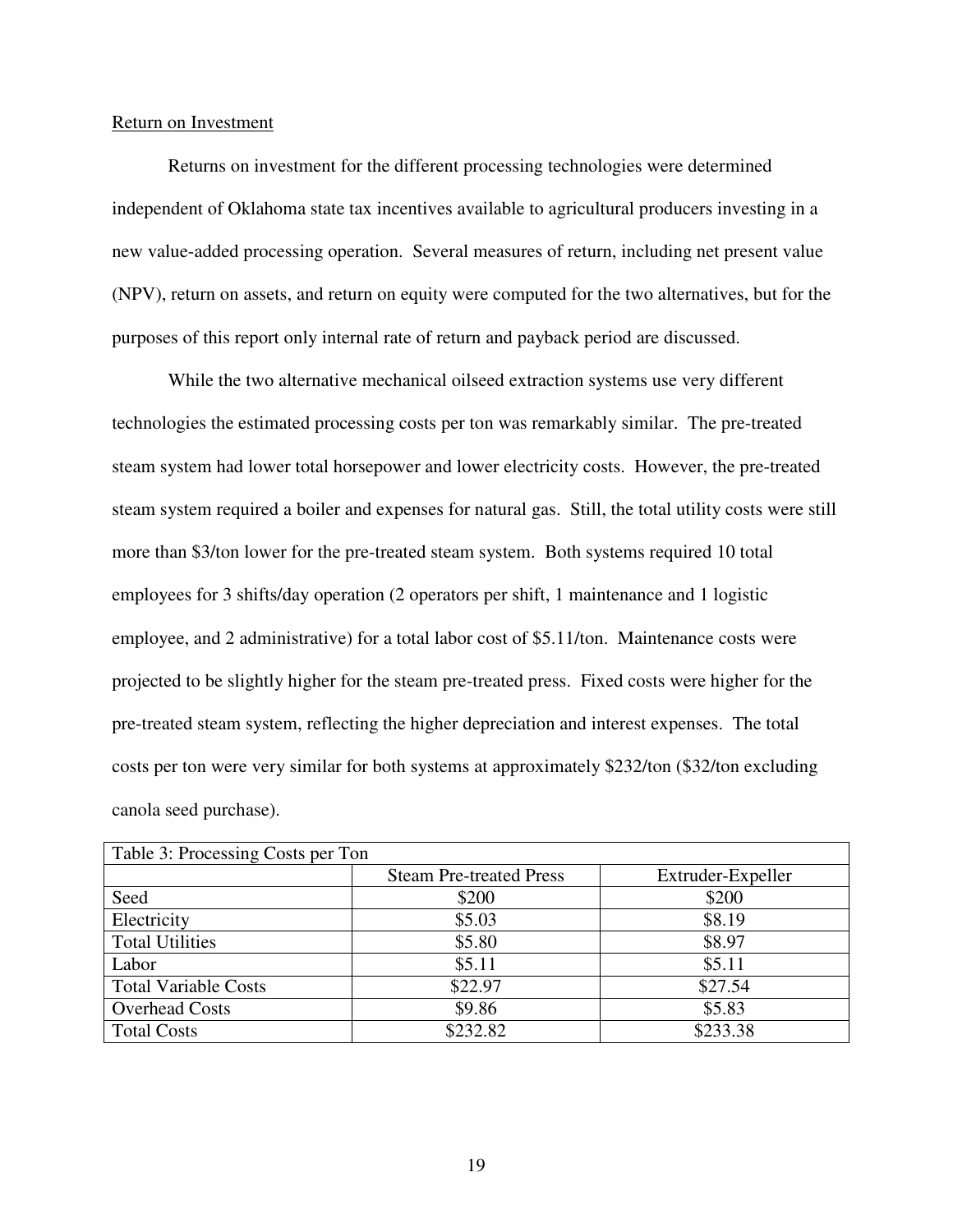The basic process of crushing canola seeds and marketing crude canola oil and canola meal was projected to be feasible using either crushing technology. The extruder-expeller was projected to have a slightly higher internal rate of return due to its lower initial cost. However, both systems had internal rates of return over 21%, indicating that they have potential as profitable producer-owned businesses. Both systems had payback periods of slightly over 5 years. The returns for the integrated canola crush/biodiesel and canola crush/food grade refining were slightly higher than the returns for the stand-alone crushing facility. The addition of biodiesel production increased the rate of return slightly more than did food grade refining.

| Table 4: Internal Rate of Return for a Stand Alone Canola Processing Operation and Integrated |                                |                   |  |
|-----------------------------------------------------------------------------------------------|--------------------------------|-------------------|--|
| Canola Processing/Biodiesel or Canola Processing/Food Grade Refining System                   |                                |                   |  |
|                                                                                               | <b>Steam Pre-treated Press</b> | Extruder-Expeller |  |
| Canola Crushing                                                                               | 21.38%                         | 23.74%            |  |
| Canola Crushing with                                                                          | 24.92%                         | 27.8%             |  |
| <b>Biodiesel</b>                                                                              |                                |                   |  |
| Canola Crushing with Food                                                                     | 23.73%                         | 26.17%            |  |
| Grade Refining                                                                                |                                |                   |  |

#### Sensitivity Analysis

The impact of changes in the price paid for canola seed, the price received for canola oil and the price received for canola meal are summarized in Table 5. The projected return on investment was very sensitive to the price paid for canola seed with each half cent change in canola seed price influencing the internal rate of return by almost 25%. The sensitivity analysis highlighted the importance of modeling the price required for canola adoption. The return on investment was also very sensitive to the price received for canola oil. The sensitivity analysis indicated that a canola processing operation must source canola at a price of \$0.105/lb. or less to be profitable. The canola adoption projections described previously indicated that a producer price of \$0.095/lb. for the wheat/canola rotation returns to exceed that of continuous wheat.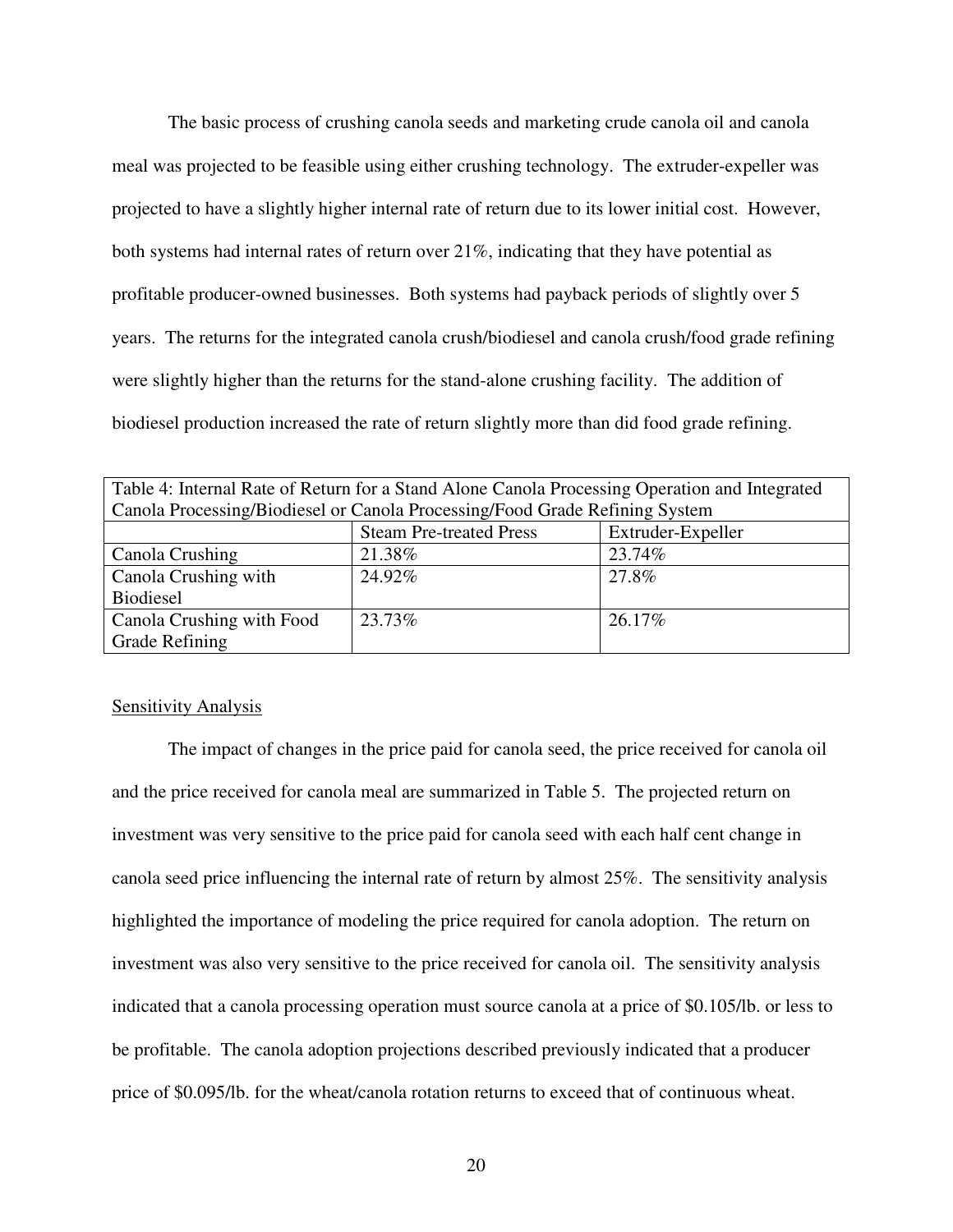When storage and handling costs are considered (approximately \$0.01/lb. over the production year) it appears that the cost of canola seed is the key risk factor for the proposed processing facility.

Each one cent change in canola oil changed the internal rate of return by over 20%. Taken together, these components of the sensitivity analysis suggested that the processing business should be structured with firm delivery commitments and should pursue marketing commitments for the oil. Returns were less sensitive to the price received for canola meal. The price received for canola meal could fall by over \$10/ton before the business became unprofitable.

| Twore $\sigma$ . Density $\tau$ that you for bund $\tau$ from exhibit Freecosing Operation (Eatracer experier) |                   |            |        |            |            |         |
|----------------------------------------------------------------------------------------------------------------|-------------------|------------|--------|------------|------------|---------|
| Canola Seed (Baseline=\$0.105/lb)                                                                              | <b>NPV</b>        | <b>IRR</b> | B/C    | <b>ROA</b> | <b>ROE</b> | Payback |
| \$0.095                                                                                                        | 42,491,792<br>\$  | 76.58%     | 1.7322 | 48.45%     | 96.89%     | 2       |
| \$0.100                                                                                                        | 26,042,496<br>S.  | 51.05%     | 1.4487 | 30.98%     | 61.96%     | 3       |
| \$0.105                                                                                                        | 9,593,200<br>\$   | $23.74\%$  | 1.1653 | $13.52\%$  | 27.03%     | 5       |
| \$0.110                                                                                                        | (6,856,096)<br>S. | NA.        | 0.8819 | $-5.67\%$  | $-11.34\%$ |         |
| Canola Oil (Baseline=\$0.244/lb)                                                                               | <b>NPV</b>        | <b>IRR</b> | B/C    | <b>ROA</b> | <b>ROE</b> | Payback |
| \$0.254                                                                                                        | 19,974,762<br>S.  | 41.35%     | 1.3442 | 24.54%     | 49.08%     | 4       |
| \$0.244                                                                                                        | 9,593,200<br>\$   | $23.74\%$  | 1.1653 | 13.52%     | 27.03%     | 5       |
| \$0.234                                                                                                        | \$.<br>(788, 362) | 2.10%      | 0.9864 | 2.16%      | 4.32%      |         |
| \$0.224                                                                                                        | \$(11,169,924)    | <b>NA</b>  | 0.8075 | $-12.19%$  | $-24.37\%$ |         |
| Canola Meal (Baseline=\$144)                                                                                   | <b>NPV</b>        | <b>IRR</b> | B/C    | <b>ROA</b> | <b>ROE</b> | Payback |
| \$145                                                                                                          | 10,702,602<br>\$. | 25.72%     | 1.1844 | 14.69%     | 29.39%     | 5       |
| \$144                                                                                                          | \$<br>9,593,200   | $23.74\%$  | 1.1653 | $13.52\%$  | 27.03%     | 5       |
| \$143                                                                                                          | 8.483.798<br>\$.  | 21.72%     | 1.1462 | 12.34%     | 24.67%     | 6       |
| \$132                                                                                                          | (3,719,626)<br>S. | $-6.58\%$  | 0.9359 | $-1.40\%$  | $-2.80\%$  |         |

Table 5: Sensitivity Analysis for Stand-Alone Canola Processing Operation (Extruder-expeller)

## **Summary and Conclusions**

The analysis identified four regions in Oklahoma where the projected canola adoption was sufficient to supply a canola processing operation. Steam pre-treated expelling and extruder/expeller technologies provided a similar internal rate of return while the solvent-based technology appeared infeasible due to capital costs and the scale required to be financially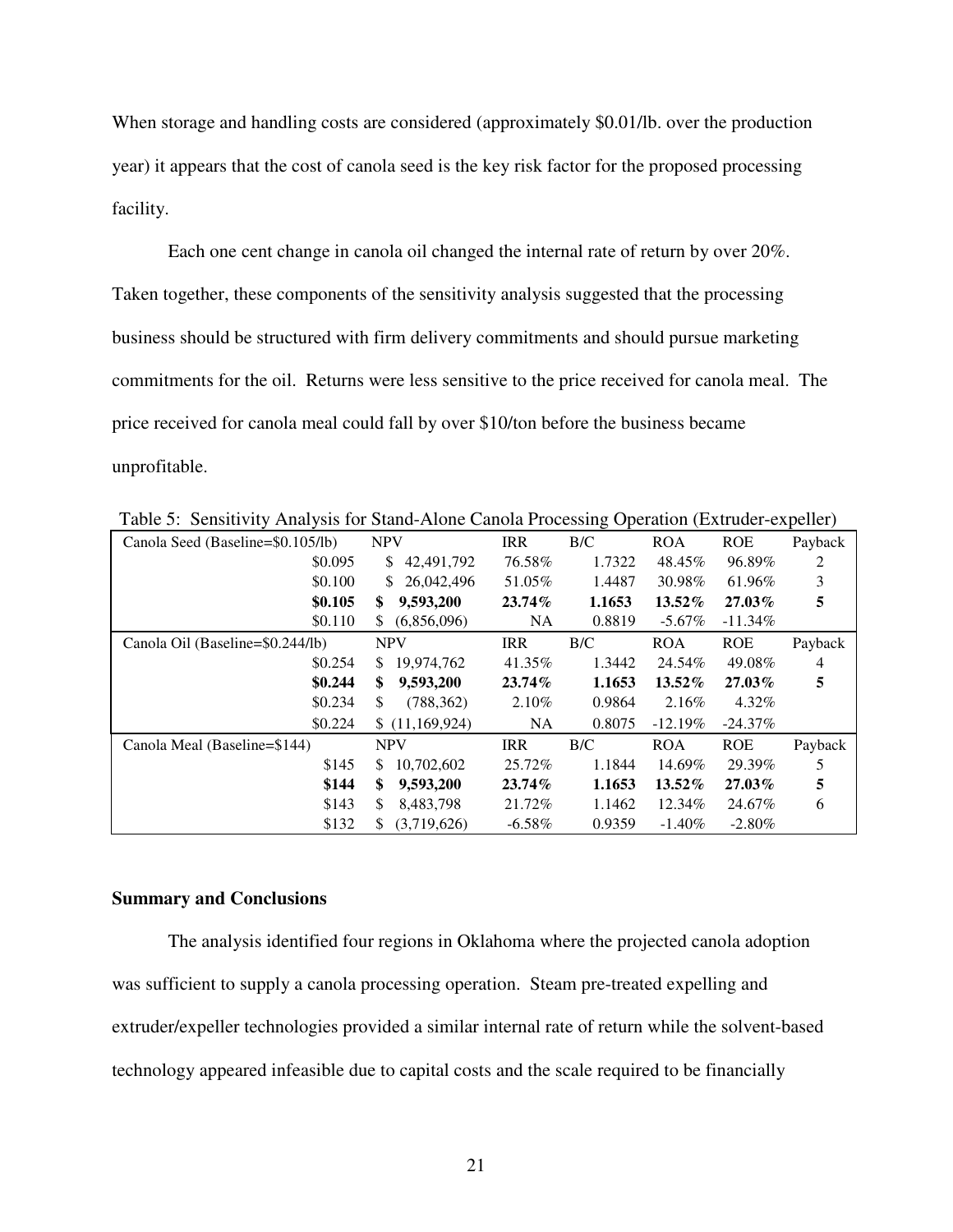feasible. The extruder/expeller system required less initial capital outlay but had higher projected utility costs than the steam pre-treatment system. The extruder/expeller system showed slightly greater returns for interested producers given the project size and operating assumptions used in this study.

The integration of a biodiesel production facility was projected to moderately increase returns but also required significantly higher producer equity requirements. However, the currently increasing values of petroleum-based diesel and the subsequent rise in the price of biodiesel may represent the potential for greater future returns if the producers are able to raise the capital required to add a biodiesel refinery. Development of a food grade further refining operation was not indicated to be feasible at the modeled scale of production.

The sensitivity analysis identified canola seed and canola oil prices as important risk factors with less sensitivity to meal feed pricing. Competition may also become a factor influencing the availability and pricing of canola, although at the time of this study's publication the only regional competitor was a small start-up cold press facility utilizing less than 25 tons of canola per day.

The feasibility assessment methodology described in the paper has broad application to a wide variety of oilseed processing ventures. Furthermore, the crop adoption modeling methodology incorporated in the study may be of interest to other researchers examining the regional adoption of new crops designed for food or biofuel production.